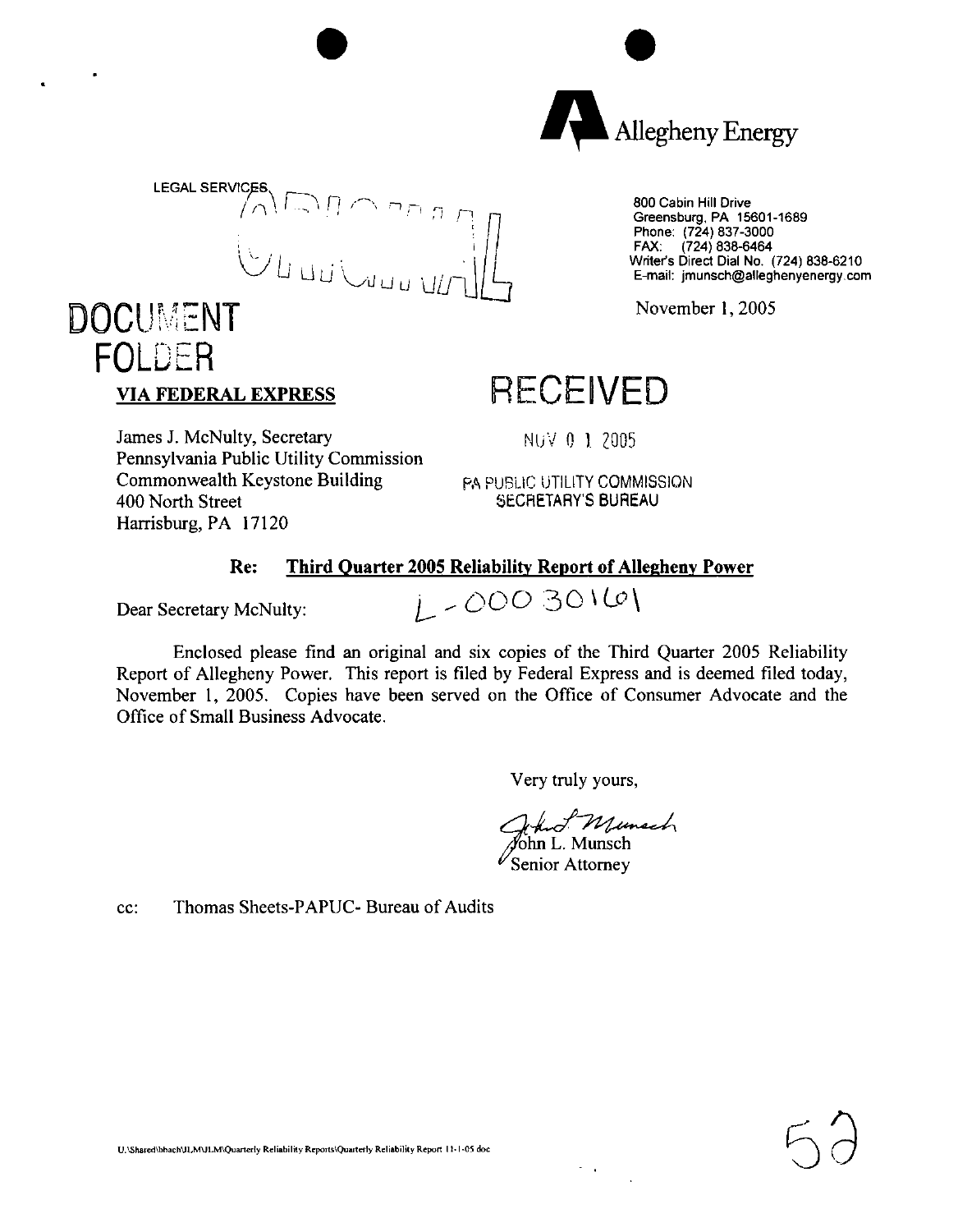## Allegheny Power **FOLDER Quarterly Report for Third Quarter 2005**



This quarterly report is being submitted in accordance with Title 52. Public Utilities - Part I. Public Utility Commission -Subpart C. Fixed Services Utilities - Chapter *51.* Electric Service Subchapter N. Electric Reliability Standards.

*§ 57.195 (e) (2) The name, title, telephone number and e-mail address ofthe persons who have knowledge ofthe matters, and can respond to inquiries, shall be included.*

> James D. Cormack Manager, Distribution reliability (724) 838-6540 jcormac@alleghenypower.com

RECEIVED

NOV 0 l 2005

**PA** PUBLIC UTILITY COMMISSION SECRETARY'S BUREAU

*§ 57.195 (e) (1) A description ofeach major event that occurred during the preceding quarter, including the time and duration ofthe event, the number ofcustomers affected, the cause ofthe event and any modifiedprocedures adopted in order to avoid or minimize the impact ofsimilar events in thefuture.*

- a. The following Major Events occurred during the third quarter of 2005. Note that these events are excluded based upon the proposed service-areawide definition.
- b. Major events occurred on the following dates. A description of the events is attached as Appendix VI in form of final 'Distribution System Outage Reports' reports as previously issued to the Commission if applicable.
	- i. There were no Major Events in the third quarter.
- c. Allegheny Power's Restore Service Process Management Team constantly monitors the process and conducts post-event meetings in an attempt to enhance the restoration process for future events.
- d. Although not excluded from statistics, AP's Pennsylvania service territory experienced several minor events ('RS Events') in the past <sup>12</sup> months characterized by having received a severe weather alert accompanied by at least 5,000 Allegheny Power Company customers interrupted. The following summary indicates the extent of these RS Events affecting Pennsylvania customers:

|         | ;#RS Events 丨 Customers Interrupted 丨 Customer Minutes Interrupted. |
|---------|---------------------------------------------------------------------|
| 246.635 | 76.434.876                                                          |

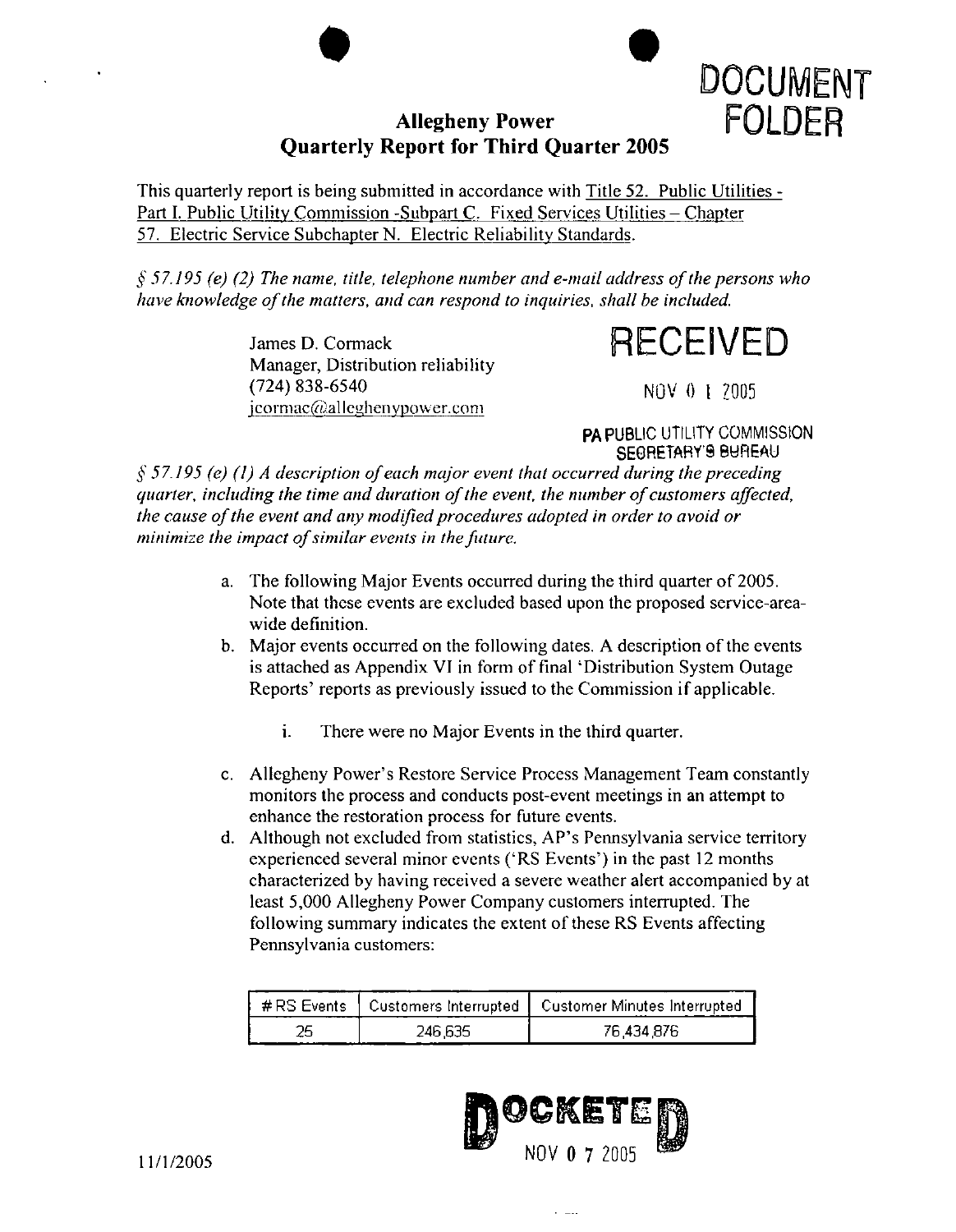*§ 57.195 (e) (2) Rolling 12-month reliability index values (SA1F1, CAID1, SAIDI, and if available, MAIFI)for the EDC's sen'ice territoryfor the preceding cjuarter. The report shall include the data used in calculating the indices, namely the average number of customers served, the number ofsustained customer interruptions, the number of customers affected, and the customer minutes ofinterruption. IfMAIFI values are provided, the report shall also include the number ofcustomer momentary interruptions.*

> a. The following table provides Pennsylvania's 12-month ending reliability statistics for month ending September 2005. MAIFI statistics are not recorded nor readily available at Allegheny Power. As disclosed in prior filings, sufficient field equipment is not available to provide meaningful data for momentary interruptions.

|              |                               | Rolling | Rolling | <b>Current Quarter</b>                               |
|--------------|-------------------------------|---------|---------|------------------------------------------------------|
| Reliability  | Recomputed 12-Month 3-Yr Avg. |         |         | Performance                                          |
| Indices      |                               |         |         | Benchmark   Standard   Standard   (rolling 12-month) |
| <b>SAIFI</b> | 0.67                          | 0.8     | በ 74    | 1 1 F                                                |
| CAIDI        | 178                           | 214     | 196     | 2กค                                                  |
| <b>SAIDI</b> | 119                           | 177     | 144     | 240                                                  |

Data supporting indices:

| Zone         | incidents | Interrupted<br>Customers | Ava Cust<br>Served | k۷A       | Calls | CMI         | <b>SAIDI</b> | ASAI      | <b>CAID</b> | <b>SAIF</b> |
|--------------|-----------|--------------------------|--------------------|-----------|-------|-------------|--------------|-----------|-------------|-------------|
| Pennsylvania | '74421    | 806367                   | 693,163            | 8.104,658 | 19207 | 166,279,203 | 2401         | 1.9995431 | 206         | .161        |

Note: Allegheny Power has a petition pending with the Commission to modify its benchmarks due to incomplete and inaccurate outage data utilized during establishment ofthe benchmarks.

*§ 57.195 (e) (3) Rolling 12-month reliability index values (SAIF!, CAIDI, SAIDI, and if available, MAIFI) and otherpertinent information such as customers served, number of interruptions, customer minutes interrupted, number oflockouts, and soforth, for the worst performing* 5% of the circuits in the system. An explanation of how the EDC *defines its worstperforming circuits shall be included.*

- a. This report provides a listing of all Pennsylvania circuits ranking in the lowest five percent as ranked by the Distribution Circuit Interruption Index (DCII). The data is ranked by DCII and includes all of the standard indices. The report is attached as Appendix I.
- b. Distribution Circuit Interruption Index is a composite index based on the SAIFI, CAIDI, SAIFI, and ASAI (see the description of the calculation of this index in Appendix V).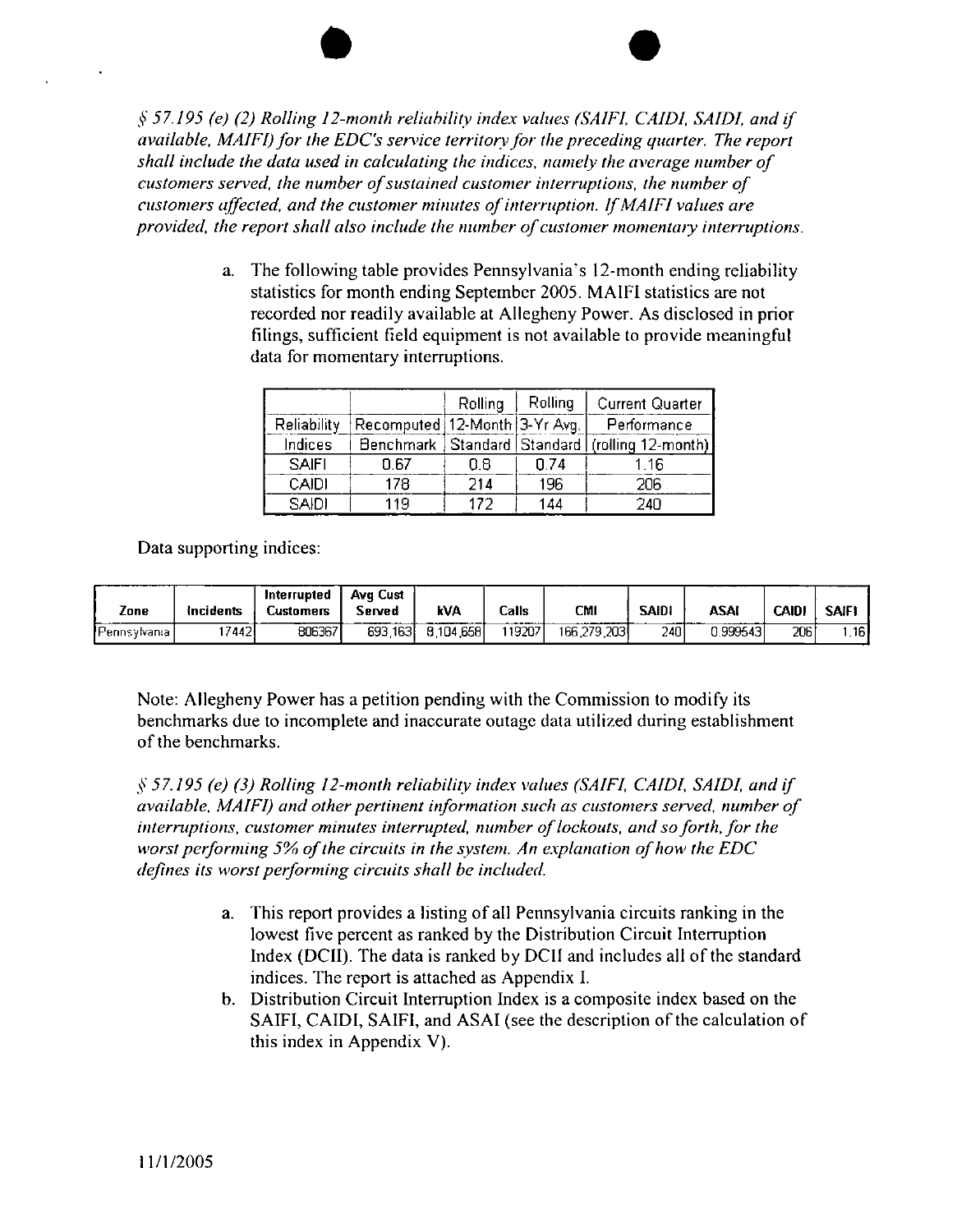*§ 57.195 (e) (4) Specific remedial efforts taken andplannedfor the worst performing 5% ofthe circuits as identified in paragraph (3).*

- a. Allegheny's current process for addressing poor performing circuits and line segments is outlined in the Reliability Improvement Program (RIP). The details of which have been previously submitted to the Commission staff. In summary, the RIP program addresses all circuits experiencing two or more lockouts as well as any other protective device experiencing three or more lockouts/operations. Field personnel review outages on these circuits or line segments and corrective action is taken as necessary to address any immediate reliability concerns.
- b. Remedial work for the 5% circuits is shown in Appendix II. Field personnel review these circuits quarterly. After the third quarter reporting is complete, outage causes are evaluated and action plans are developed for circuits requiring more comprehensive maintenance and these plans are incorporated in next year's budgets and work plans.
- c. AP has also continued a Reliability Improvement Initiative (RIPInit) for 2005 to review over-current protection on poor performing and highdensity distribution circuits. This initiative focuses on installing additional sectionalizing equipment to reduce main line exposure and to minimize the number of customers impacted by forced interruptions. Many of these RIPInit circuits are also on the worst performing circuit list.
- d. AP has initiated <sup>a</sup> circuit improvement initiative whereby AP's recent <sup>100</sup> worst performing circuits are identified, studied, and targeted for further possible improvements based on the review of outage causes. Approximately one-third of these circuits are Pennsylvania circuits.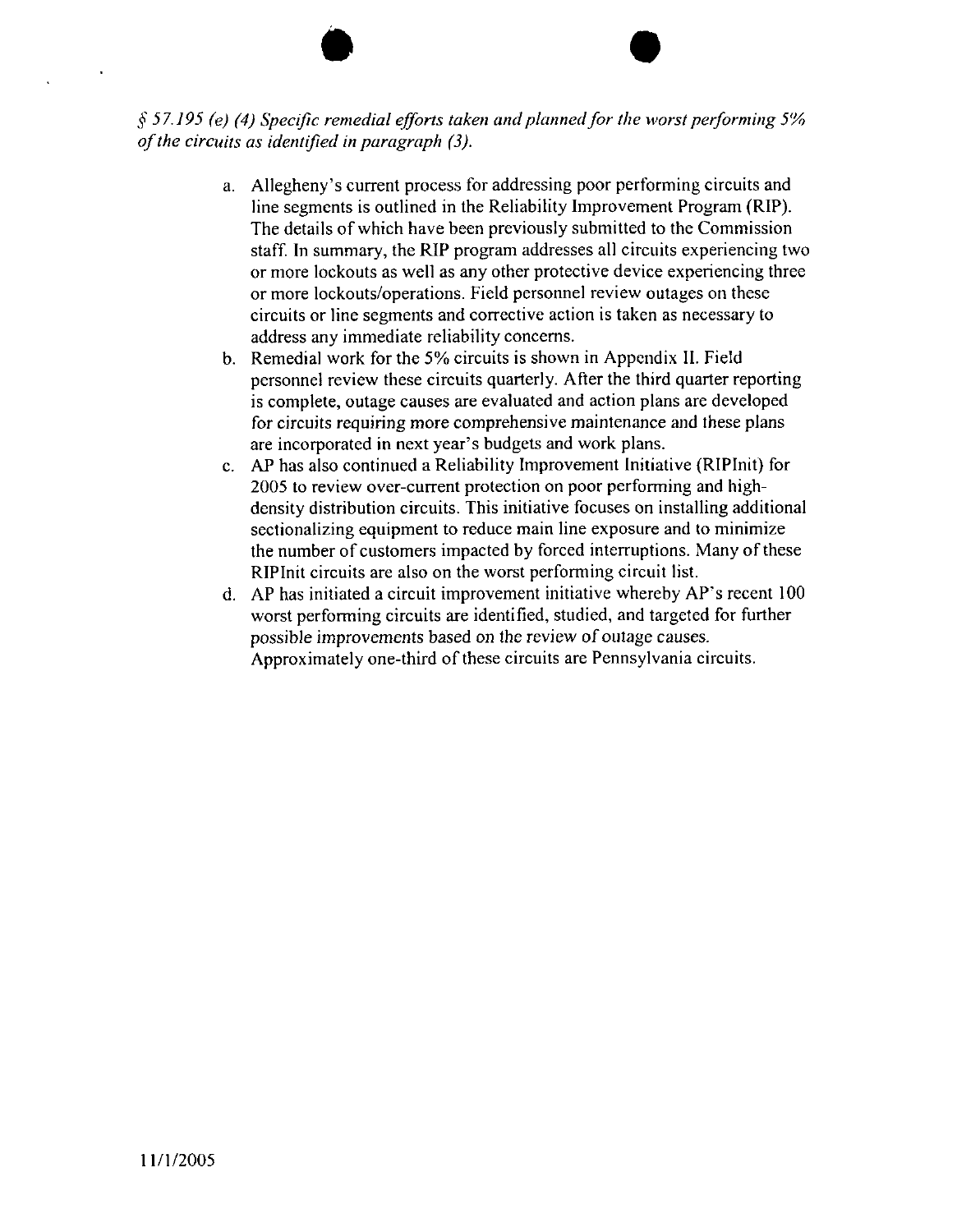*§ 57.195 (e) (5) A ROLLING 12-MONTH breakdown and analysis ofoutage causes during the preceding quarter, including the number andpercentage ofservice outages, THE NUMBER OF CUSTOMERS INTERRUPTED, and customer interruption minutes categorized by outage cause such as equipmentfailure, animal contact, tree related, and soforth. Proposed solutions to identified service problems shall be reported.*

- a. A summary of outage causes by customers interrupted and by customer minutes interrupted follows.
- b. Note that 73% of all customer interruptions are caused by non-equipmentrelated causes. Also note that 98% of customers interrupted by trees are a result of trees falling from outside of the right-of-way.
- c. AP's definition of tree-related outages includes those cases where trees have fallen as <sup>a</sup> result of severe weather conditions.
- d. 'Weather\* definition includes weather-related outages involving lightning damage, severe snow/ice loading, extreme wind, flooding, etc. and **does not** include tree-related outages.

| <b>Outage Cause</b>               | <b>Customers Interrupted</b>   |         | <b>Customers Minutes Interrupted</b> |         |  |  |
|-----------------------------------|--------------------------------|---------|--------------------------------------|---------|--|--|
|                                   | 12 Month ending September 2005 |         | 12 Month ending September 2005       |         |  |  |
|                                   | <b>Number</b>                  | Percent | Number                               | Percent |  |  |
| <b>Animals</b>                    | 31,071                         | 3.9%    | 3,270,404                            | 2.0%    |  |  |
| <b>Overhead Equipment Failure</b> |                                |         |                                      |         |  |  |
| Overhead Line Equipment           | 21,933                         | 2.7%    | 3,526,707                            | 2.1%    |  |  |
| Overhead Line Material            | 101,352                        | 12.6%   | 12,637,903                           | 7.6%    |  |  |
| Overhead Wire                     | 54,768                         | 6.8%    | 7,282,642                            | 4.4%    |  |  |
| <b>Underground Equipment</b>      |                                |         |                                      |         |  |  |
| Underground Line Material         | 905                            | 0.1%    | 219,993                              | 0.1%    |  |  |
| Underground Line Equipment        | 1.571                          | 0.2%    | 608,778                              | 0.4%    |  |  |
| Underground Cable                 | 14,615                         | 1.8%    | 3,989 074                            | 2.4%    |  |  |
| <b>Service Equipment</b>          | 82                             | 0.0%    | 15,364                               | 0.0%    |  |  |
| <b>Substation Equipment</b>       | 24,598                         | 3.1%    | 4,416,031                            | 2.7%    |  |  |
| Other                             | 17.930                         | 2.2%    | 1,489,149                            | 0.9%    |  |  |
| <b>Public/Customer</b>            | 140,130                        | 17.4%   | 24,804,592                           | 14.9%   |  |  |
| <b>Trees</b>                      |                                |         |                                      |         |  |  |
| On Right of Way                   | 7 287                          | 0.9%    | 1,128,421                            | 0.7%    |  |  |
| Off Right of Way                  | 192,956                        | 23.9%   | 60,525,319                           | 36.4%   |  |  |
| Slide into line from Off ROW      | 82                             | 0.0%    | 18,600                               | 0.0%    |  |  |
| <b>Unknown</b>                    | 65,661                         | 8.1%    | 8,911,421                            | 5.4%    |  |  |
| Weather                           | 131,426                        | 16.3%   | 33,434,806                           | 20.1%   |  |  |
| Total                             | 806,367                        | 100%    | 166,279,204                          | 100%    |  |  |

*§57.195 (e) (6) Quarterly andyear-to-date information on progress toward meeting transmission and distribution inspection and maintenance goals/objectives (FOR FIRST, SECOND AND THIRD QUARTER REPORTS ONLY).*

> a. A report attached as Appendix III provides <sup>a</sup> listing of updates to the planned Ensure Reliable Service work for 2005.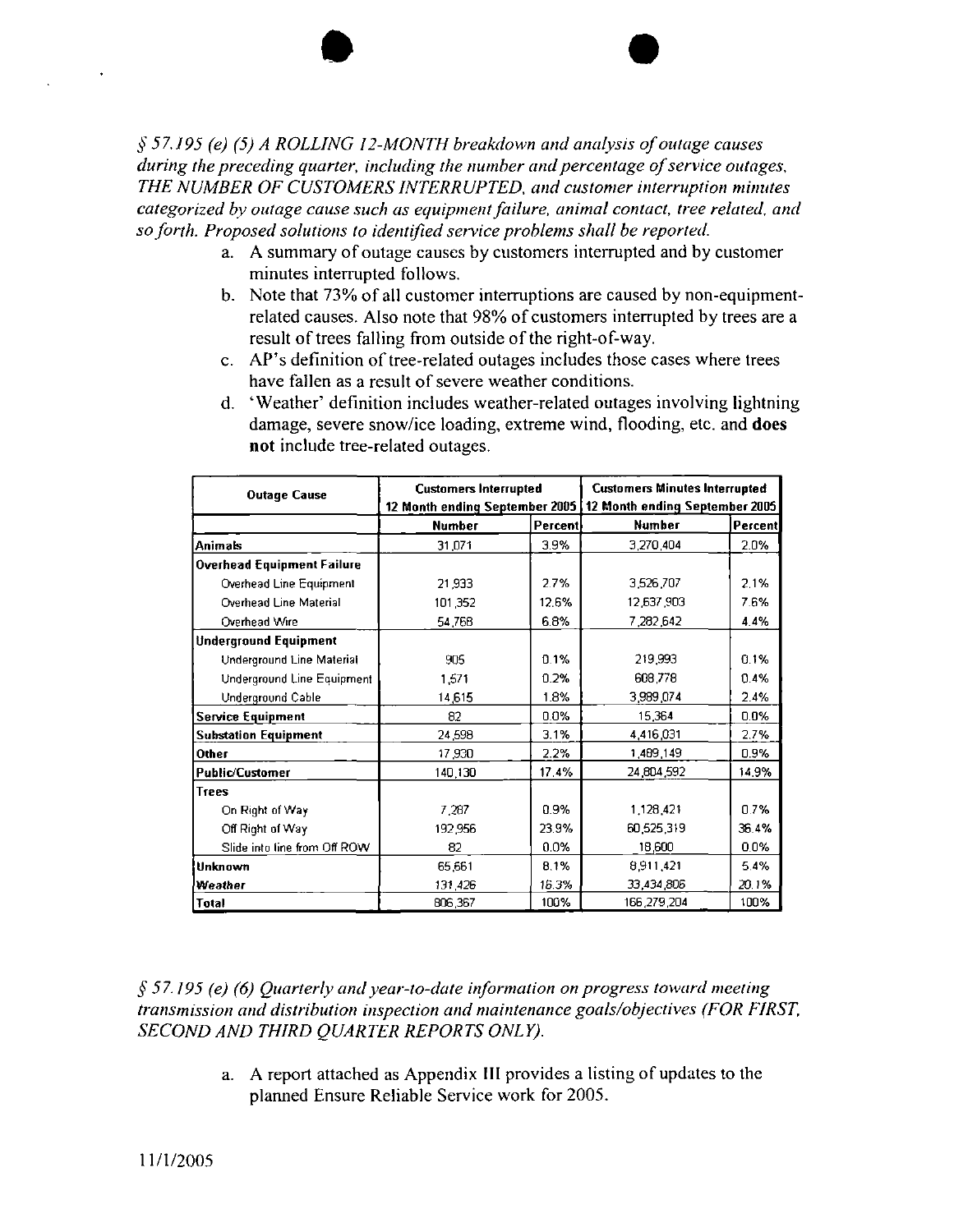b. AP's goals may vary slightly throughout the year as work may be modified to meet new or changing field conditions. Some work has more inherent uncertainty associated with establishing budgets and goals more than a year ahead of time.

*§57.195 (e) (7) Quarterly andyear-to-date information on budgeted versus actual transmission and distribution operation and maintenance expenditures IN TOTAL AND DETAILED BY THE EDC 'S OWN FUNCTIONAL ACCOUNT CODE OR FERC ACCOUNT CODE AS A VAILABLE. (Forfirst, second and third quarter reports only.)*

> a. Please note that AP's financial expenditure reporting system is based on <sup>a</sup> hierarchical view of the company. Cost categories may change as individual groups are sometimes realigned but the total T&D O&M expenditures will remain consistent.

| Category                     | 2005 Q3 Budget (\$1,000) | 2005 Q3 Actual (\$1,000) | 2005 Q3 YTD Budget (\$1,000)   2005 Q3 YTD Actual (\$1,000) |        |
|------------------------------|--------------------------|--------------------------|-------------------------------------------------------------|--------|
| D istribution DEPT           | $-138$                   | $-283$                   | $-138$                                                      | -283   |
| Distribution Support DEPT    | 1,059                    | 915                      | 2,907                                                       | 2,700  |
| <b>Field Operations DEPT</b> | 5.118                    | 6,417                    | 14,105                                                      | 16,958 |
| Forestry DEPT                | 4,255                    | 3,520                    | 12.219                                                      | 9.263  |
| Transportation DEPT          |                          | 13                       |                                                             | 32.    |
| Distribution Subtotal        | 10,296                   | 10,581                   | 29,0981                                                     | 28,669 |
| System Planning DEPT         | 170                      | 195                      | 501                                                         | 619    |
| Substations DEPT             | 1,908                    | 1,773                    | 5,359                                                       | 5,108  |
| System Operations DEPT       | 1,381                    | 1,435                    | 4,064                                                       | 3,755  |
| Technical Services DEPT      | 777                      | 878                      | 2,158                                                       | 2,402  |
| Transmission Other DEPT      | 110                      | $-26$                    | <b>258</b>                                                  | -135   |
| Transmission Engineering     | 785                      | 601                      | 2,159                                                       | 1,830  |
| Transmission Projects DEPT   | 128                      | 146                      | 314                                                         | 445    |
| Transmission Subtotal        | 5.259                    | 5,003                    | 14,813                                                      | 14,023 |
| Total T&D O&M                | 15,555                   | 15,583                   | 43,911                                                      | 42,692 |

*§ 57.195 (e) (8) Quarterly andyear-to-date information on budgeted versus actual transmission and distribution capital expenditures, IN TOTAL AND DETAILED BY THE EDC'S OWN FUNCTIONAL ACCOUNT CODE OR FERC ACCOUNT CODE AS A VAILABLE. (Forfirst, second and third quarter reports only.)*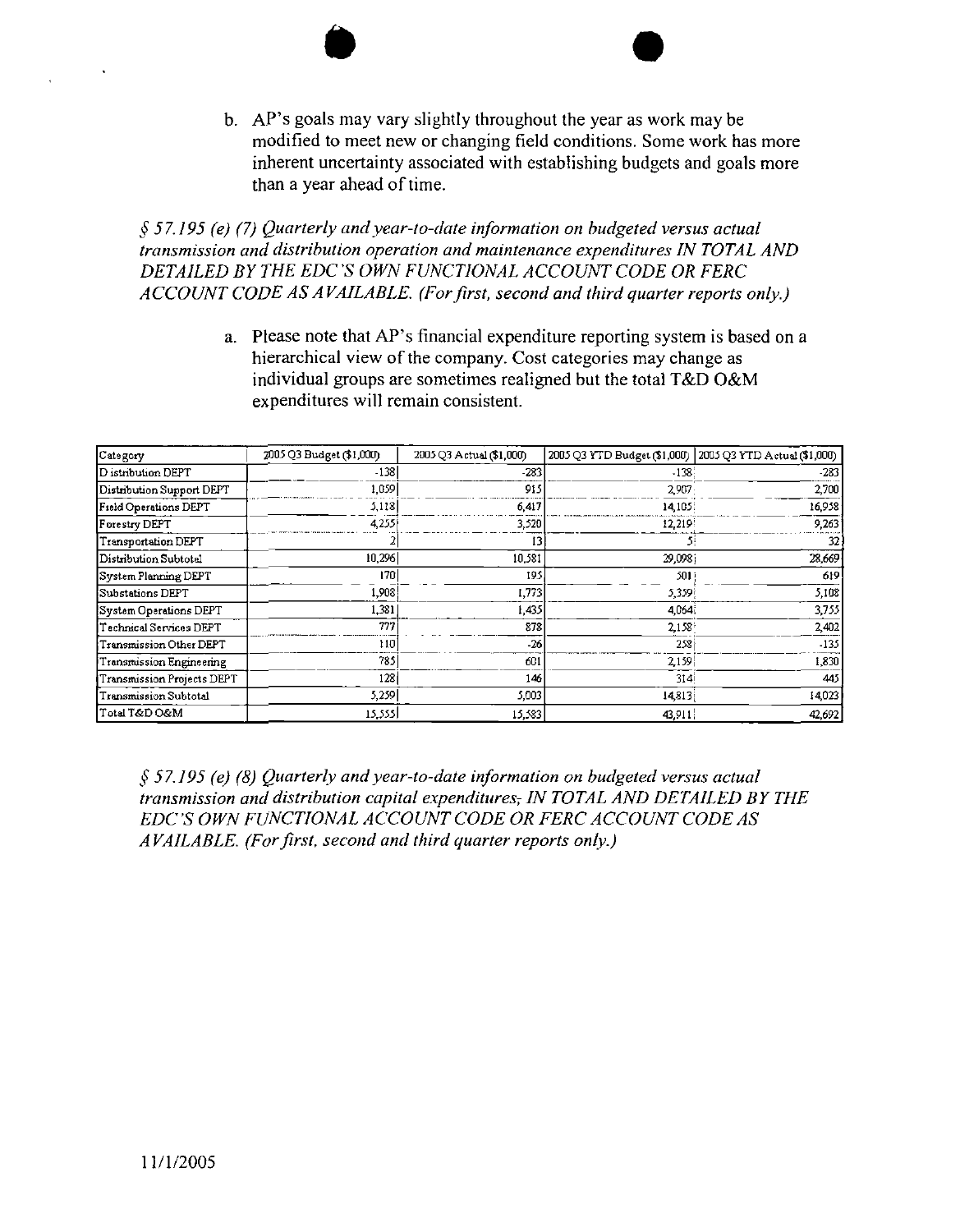| <b>Equipment Category</b> |    | Q3 Budget |    | Q3 Actual |    | Q3 YTD Budget |      | Q3 YTD Actual |
|---------------------------|----|-----------|----|-----------|----|---------------|------|---------------|
| Distribution Lines        | \$ | 9,585     | \$ | 9,975     | s  | 28.754        | £    | 31,993        |
| Distribution Substation   | \$ | 976       | \$ | 2,454     | s  | 2.927         | S    | 6,498         |
| <b>EHV Lines</b>          |    |           | \$ | 12        |    |               | \$   | 42            |
| EHV Substation            |    |           | \$ | 171       |    |               | \$   | 215           |
| General Plant             | \$ | 1,700     | \$ | 439       | \$ | 5.099         | \$   | 3,035         |
| Sub-transmission Line     | \$ | 157       | S  | (60)      | s  | 470           |      | (562)         |
| Subtotal Distribution     | \$ | 12,417    | \$ | 13,051    | \$ | 37.250        | £    | 41,221        |
| Transmission Substation   | \$ | 976       | \$ | 402       | s  | 2.927         | \$   | 1,453         |
| Transmission Line         | \$ | 505       | \$ | 80        | £  | 1.514         | \$   | 1,187         |
| Subtotal Transmission     | Ŧ  | 1.480     | \$ | 432       | \$ | 4 4 4 1       | \$   | 2,640         |
| Total T&D                 | \$ | 13,897    | s  | 13,533    | \$ | 41,690        | - \$ | 43,861        |

\$ *57.195 (e) (9) Dedicated staffing levelsfor transmission and distribution operation and maintenance at the end of the quarter, in total and by specific category (for example, linemen, technician and electrician).*

| Position Name               | Count                   |
|-----------------------------|-------------------------|
| Lead Lineman                | 109                     |
| Lineman A                   | 67                      |
| Lineman B                   |                         |
| Lineman C                   |                         |
| SS Crew Leader Construction |                         |
| SS Crew Leader Maintenance  | 14                      |
| SS Electrician A            | 33                      |
| SS Electrician Apprentice   | 6                       |
| SS Electrician B            | 3                       |
| SS Electrician C            | 7                       |
| Serviceman A                | 92                      |
| Serviceman Apprentice       | 17                      |
| Serviceman Apprentice 102   | 2                       |
| Serviceman B                | $\overline{\mathbf{c}}$ |
| Serviceman C                | 2                       |
| Utilityman A                | 7                       |
| Utilityman B                |                         |
| $\Gamma$ otal               | 36                      |

*§ 57.195 (e) (10) Quarterly andyear-to-date information on contractor hours and dollars for transmission and distribution operation and maintenance.*

a. Contract dollars include capital as well as O&M work as available from AP financial reporting system. Note that much of AP's contracted work involves firm price contracts for which no man-hours are documented.

| Quarter             | Contract Dollars - Qtr | Contract Dollars - YTD |
|---------------------|------------------------|------------------------|
| 1 <sup>st</sup> qtr | \$3,994,406            | \$3,994,406            |
| ∽nd<br>ou           | \$4,558,183            | \$8,552,589            |
|                     | \$3,724,337            | \$12,276,926           |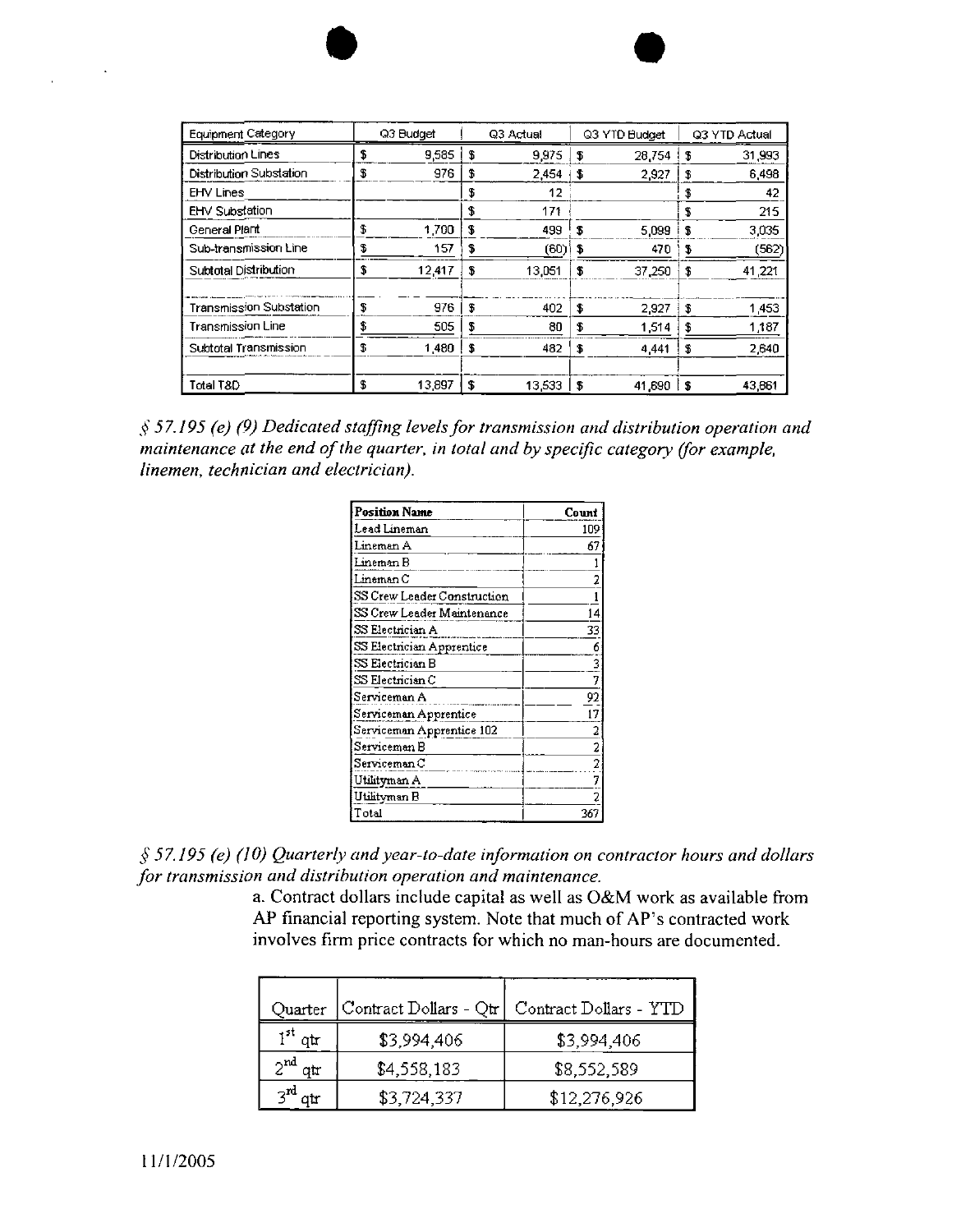#### *§ 57.195 (e) (11) Monthly call-out acceptance ratefor transmission and distribution maintenance workers PRESENTED IN TERMS OF BOTH THE PERCENTAGE OF ACCEPTED CALL-OUTSAND THE AMOUNT OF TIME IT TAKES THE EDC TO OBTAIN THE NECESSARYPERSONNEL A BRIEF DESCRIPTION OF THE EDCS CALL-OUTPROCEDURE SHOULD BE INCLUDED WHEN APPROPRIATE.*

- a. Attached as Appendix IV is a report indicating call out acceptance for the each service center in AP Pennsylvania service territory.
- b. The monthly call-out acceptance rate does not include statistics for crewmembers who are assigned ready-response duties, where applicable.
- c. Allegheny Power implemented its Automated Resource Call Out System (ARCOS) on June 10, 2005 to track the amount of time to obtain necessary personnel. Due to a winter storm that occurred in AP's service territory during the week of October  $24<sup>th</sup>$ , Allegheny Power personnel were committed to restoring power to customers and could not calculate this value. AP will submit an addendum to this report in November with this calculation.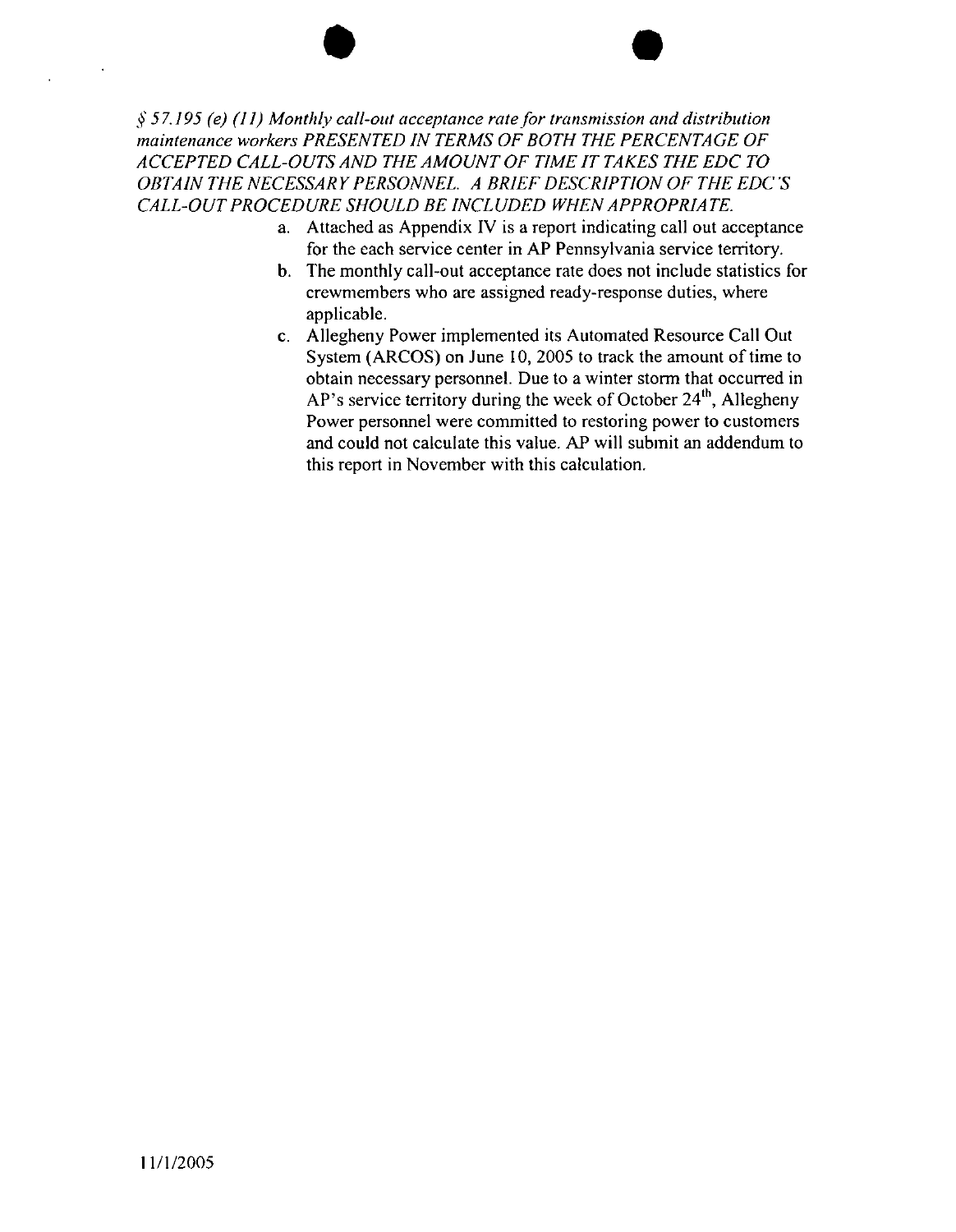| SCName         | SSName                        | CktName                                                                                                      | CustServed | <u>DCII</u> | SAIFI | SAIDI | CAIDI | ASAI    | CMI       | CustIntrup | CircuitLockouts      | Incidents       | Miles |
|----------------|-------------------------------|--------------------------------------------------------------------------------------------------------------|------------|-------------|-------|-------|-------|---------|-----------|------------|----------------------|-----------------|-------|
| Arnold         | MATEER                        | DIME RD                                                                                                      | 1174       | 71          | 1.85  | 219   | 118   | 0,99960 | 256,046   | 2,172      |                      | 53              | 103   |
| Arnold         | MATEER                        | SOUTH BEND                                                                                                   | 1193       | 71          | 0.35  | 232   | 275   | 0.99960 | 277,170   | 1,008      |                      | 49              | 94    |
| Arnold         | MURRYSVILLE                   | <b>RUBRIGHT</b>                                                                                              | 750        | 67          | 2.17  | 250   | 115   | 0.99950 | 187,307   | 1,629      |                      | 27              | 33    |
| Arnold         | MURRYSVILLE                   | <b>WALLACE LANE</b>                                                                                          | 957        | 45          | 3.55  | 502   | 141   | 0.99900 | 479,468   | 3,397      |                      | 57              | 41    |
| Arnold         | TUNNELTON                     | TUNNELTON DIST                                                                                               | 97         | 28          | 2.00  | 906   | 451   | 0.99830 | 87,553    | 194        |                      | $\mathbb{R}^2$  | ε     |
| Eutier         | <b>BRANCHTON</b>              | FORESTVILLE                                                                                                  | 1121       | 68          | 0.31  | 48    | 157   | 0.99990 | 53,842    | 342        |                      | 27              | 68    |
| <b>Eutler</b>  | <b>BUTLER</b>                 | CENTER AVE                                                                                                   | 1676       | 77          | 1.08  | 169   | 157   | 0.99970 | 282,522   | 1,805      |                      | 44              | 45    |
| <b>Butler</b>  | <b>HERMAN</b>                 | <b>HERMAN</b>                                                                                                | 797        | 29          | 3.35  | 840   | 250   | 0.99840 | 668,652   | 2,671      |                      | 45 <sub>1</sub> | 39    |
| Butler         | <b>HILLIARDS</b>              | <b>HILLIARDS</b>                                                                                             | 890        | 54          | 1.61  | 489   | 303   | 0.99910 | 434,496   | 1,435      |                      | 40              | 63    |
| <b>Butler</b>  | PARKER                        | PARKER                                                                                                       | 988        | 73          | 0.40  | 157   | 394   | 0.99970 | 154,486   | 392        |                      | 15              | 37    |
| Butler         | SAXONBURG                     | <b>BUTLER RD</b>                                                                                             | 758        | 56          | 1.29  | 458   | 354   | 0.99910 | 346,770   | 979        | 1                    | 9               |       |
| Butler         | SHERVVIN                      | WEST SUNBURY                                                                                                 | 787        | 66          | 1.94  | 296   | 153   | 0.99940 | 233,417   | 1,524      |                      | 19              | 44    |
| Charleroi      | CHARLEROI                     | N. CHARLEROI                                                                                                 | 1136       | 67          | 2.13  | 262   | 123   | 0.99950 | 297,197   | 2,423      |                      | 30              | 15    |
| Charleroi      | SMITHTON                      | <b>HUTCHINSON</b>                                                                                            | 860        | 74          | 1 34  | 201   | 149   | 0.99960 | 172,036   | 1,155      |                      | 17              | 36    |
| Charleroi      | WESTRAVER                     | WEST NEWTON                                                                                                  | 1735       | 76          | 0.59  | 164   | 276   | 0.99970 | 283,391   | 1,026      |                      | 39              | 39    |
| Clarion        | NEW BETHLEHEM                 | <b>CLIMAX</b>                                                                                                | 1116       | 74          | 1.80  | 175   | 97    | 0.99970 | 194,742   | 2,012      | -1                   | 38              | 77    |
| Clarion        | isuco                         | REIDSBURG                                                                                                    | 670        | 44          | 2.62  | 609   | 229   | 0.99880 | 402,701   | 1,757      | $\ddot{\phantom{1}}$ | 36              | 77    |
| Clarion        | <b>SLIGO</b>                  | <b>SLIGO</b>                                                                                                 | 436        | 67          | 1.75  | 280   | 161   | 0.99950 | 136,619   | 849        | -1                   | 8               | 18    |
| Clarion        | <b>MDNOON</b>                 | <b>TIDAL</b>                                                                                                 | 325        | 74          | 1.18  | 216   | 183   | 0.99960 | 70,099    | 384        |                      | 11              | 31    |
| Jeannette      | HUNTINGDON                    | SCOTCH HILL                                                                                                  | 751        | 21          | 2.88  | 1,016 | 353   | 0.99810 | 762,532   | 2,159      |                      | 60              | 23    |
| Jeannette      | LEVELGREEN                    | cowtown                                                                                                      | 1343       | 69          | 1.62  | 260   | 161   | 0.99950 | 348,238   | 2,168      |                      | 25              | 42    |
| Jeannette      | MURRYCREST                    | SARDIS ROAD                                                                                                  | 1281       | 80          | 0.43  | 115   | 269   | 0.99980 | 146,767   | 546        |                      | 27              | 31    |
| Jeannette      | <b>ROBBINS</b>                | BRADDOCKS TRAIL!                                                                                             | 1316       | 44          | 3.39  | 534   | 158   | 0.99900 | 704,290   | 4,457      |                      | 36              | 27    |
| Jeannette      | <b>WHITE VALLEY</b>           | BORLANDS RD                                                                                                  | 644        | 86          | 1.12  | 63    | 56    | 0.99990 | 40,491    | 723        |                      | 16              | 26    |
| Jefterson      | <b>BRAVE</b>                  | SPRAGG                                                                                                       | 673        | 71          | 0.49  | 192   | 385   | 0.99960 | 127,331   | 331        |                      | 11              | 49    |
| Jefferson      | FRANKLIN                      | ROGERSVILLE                                                                                                  | 844        | 13          | 2.53  | 1,170 | 462   | 0.99780 | 986,023   | 2,132      |                      | .35             | 115   |
| Jefferson      | MARIANNA                      | TEN MILE                                                                                                     | 333        | 39          | 0.79  | 570   | 719   | 0.99890 | 189,913   | 264        |                      | 57              | 43    |
| Jefferson      | RUTAN                         | <b>BRISTORIA</b>                                                                                             | 1142       | (72)        | 5.17  | 2.747 | 532   | 0.99480 | 3 132,264 | 5,893      |                      | 133             | 189   |
| Kittanning     | <b>TROY HILL</b>              | IRON BRIDGE                                                                                                  | 634        | 79          | 1.11  | 144   | 130   | 0.99970 | 91,446    | 705        |                      | 26              | 39    |
| .atrobe        | STAHLSTOWN                    | KREAGER                                                                                                      | 276        | 74          | 1.09  | 211   | 192   | 0.99960 | 58,111    | 302        |                      | 6               | 24    |
| _atrobe        | STAHLSTOVIN                   | MANSVILLE                                                                                                    | 484        | 60          | 1 92  | 360   | 197   | 0.99930 | 183,198   | 929        |                      | 14              | 41    |
| _atrobe        | <b>STAHLSTOVVN</b>            | ROUTE 711 NORTH                                                                                              | 269        | 44          | 1.88  | 649   | 346   | 0.99880 | 174,564   | 505        |                      | 15              | 31    |
| _atrobe        | <b>STAHLSTOWN</b>             | ROUTE 711 SOUTH                                                                                              | 421        | 59          | 1.76  | 405   | 227   | 0.99920 | 168,303   | 740        |                      | 34              | 31    |
|                | McConnellsburg : WARFORDSBURG | <b>BUCK VALLEY</b>                                                                                           | 766        | 83          | 0.59  | 101   | 170   | 0.99980 | 77,183    | 454        |                      | 34              | 89    |
| McConnellsburg | <b>WHITETAIL</b>              | <b>RESORT</b>                                                                                                | 287        | 47          | 2.36  | 586   | 240   | 0.99890 | 162,466   | 676        |                      | 21              | 29    |
| McDonald       | PARIS                         | <b>PARIS</b>                                                                                                 | 767        | 73          | 0.72  | 205   | 285   | 0.99960 | 157,244   | 551        |                      | 18              | 34    |
| McDonald       | SMITH                         | <b>FLORENCE</b>                                                                                              | 775        | 48          | 1.95  | 586   | 298   | 0.99890 | 449,685   | 1,509      |                      | 46              | 83    |
| State College  | WATERVILLE                    | WATERVILLE                                                                                                   | 338        | (44)        | 8.40  | 1.698 | 202   | 0.99680 | 573,395   | 2,836      |                      | $\overline{27}$ | 20    |
| Uniontown      | LAKE LYNN                     | FANCY HILL                                                                                                   | 942        | 85          | 0.25  | 60    | 243   | 0.99990 | 56,108    | 231        |                      | 29              | 54    |
| Uniontown      | MERRITTSTOVVN                 | REPUBLIC                                                                                                     | 1685       | 89          | 0.20  | 36    | 179   | 0.99990 | 60,316    | 337        |                      | 21              | 46    |
| Vvashington    | AMITY                         | AMITY                                                                                                        | 502        | 10          | 3.65  | 1.171 | 320   | 0.99780 | 587,254   | 1,833      |                      | 46              | 57    |
| Vvashington    | LAGONDA                       | <b>CLUB FORTY</b>                                                                                            | 884        | 63          | 0.64  | 287   | 447   | 0.99950 | 253,752   | 568        |                      | 28              | 36    |
| Waynesboro     | CHAMBERS 5                    | EAST                                                                                                         | o          | 100         | 0.00  |       |       |         |           |            |                      |                 |       |
|                |                               | Note: The Stahlstown circuit was split into the Kreager/Mansville/Route 11 North and Route 11 South circuits |            |             |       |       |       |         |           |            |                      |                 |       |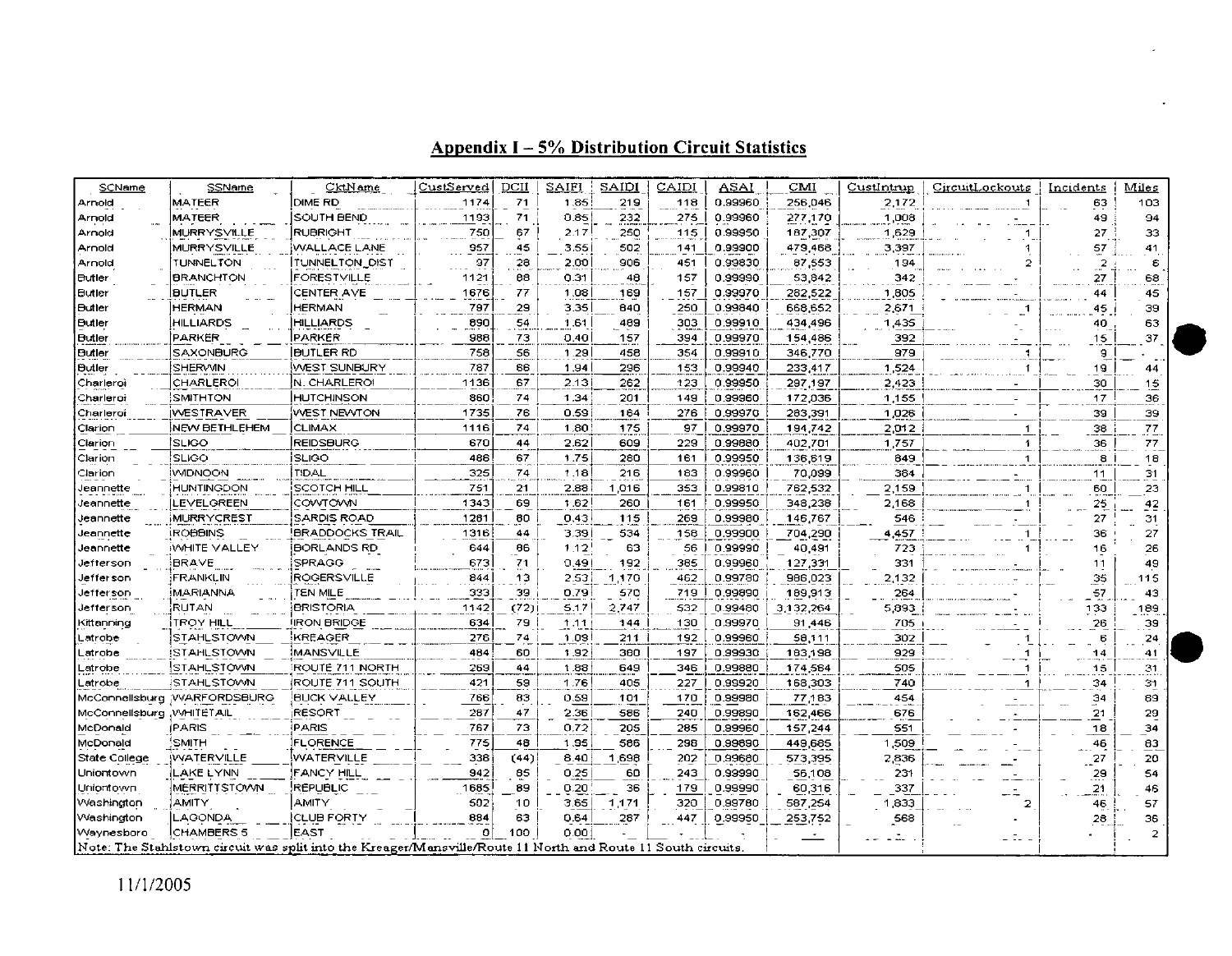## **Appendix II - 5% Distribution Circuit Remedial Actions**

| SCName         | <b>SSName</b>       | CktName                |                 | 2004 RIPInd 2005 RIPInd | Actions Taken or Planned                                                                                            | <b>Status</b>                            |
|----------------|---------------------|------------------------|-----------------|-------------------------|---------------------------------------------------------------------------------------------------------------------|------------------------------------------|
| Amold          | MATEER              | DIME RD                | 63              |                         | Trees trimmed and sectionalizers added in 2004                                                                      | Installation complete Monitor results    |
| Arnold         | <b>MATEER</b>       | SOUTH BEND             | 24              |                         | Trees trimmed and sectionalizers added in 2004,                                                                     | Installation complete. Monitor results,  |
| Amold          | <b>MURRYSVILLE</b>  | <b>RUBRIGHT</b>        |                 | 15                      | (Sectionalizers planned for addition in 2005,                                                                       | Installation complete. Monitor results.  |
| Arnold         | MURRYSVILLE         | WALLACE LANE           |                 | 12                      | Sectionalizers planned for addition in 2005                                                                         | Installation complete Monitor results.   |
| Amold          | <b>TUNNELTON</b>    | TUNNELTON DIST         |                 |                         | Fuse added to lap to isolate customer-caused outages.                                                               | Monitor results                          |
| Butler         | <b>BRANCHTON</b>    | <b>FORESTVILLE</b>     |                 | SS.                     | Sectionalizers planned for addition in 2005. Tree trimming planned in 2006                                          | Installation in profess                  |
| Butler         | <b>BUTLER</b>       | CENTER AVE             | 43              |                         | Trees trimmed and sectionalizers added in 2004.                                                                     | Installation complete. Monitor results.  |
| <b>Butler</b>  | <b>HERMAN</b>       | <b>HERMAN</b>          | 50              |                         | Trees trimmed and sectionalizers added in 2004                                                                      | Installation complete. Monitor results.  |
| Butler         | <b>HILLIARDS</b>    | <b>HILLIARDS</b>       |                 | 43                      | Sectionalizers planned for addition in 2005. Review for possible substation automation.                             | Design in progress                       |
| Butler         | <b>PARKER</b>       | <b>PARKER</b>          |                 | 43                      | Sectionalizers planned for addition in 2005.                                                                        | Design in progress.                      |
| Butter         | SAXONBURG           | Butler RD              |                 | $\overline{22}$         | Sectionalizers planned for addition in 2005                                                                         | Installation complete. Monitor results.  |
| Butler         | SHERWIN             | WEST SUNBURY           |                 |                         | Inspect line. Complete any noted work by 12/1/05.                                                                   | Plan work.                               |
| Charleroi      | CHARLEROI           | N. CHARLEROI           | 21              |                         | Sectionalizers added in 2004. Tree trimming planned for 2005.                                                       | ilnstallation complete. Monitor results. |
| Charleror      | :SMITHTON           | <b>HUTCHINSON</b>      | 22              |                         | Sectionalizers added in 2004 Tree trimming planned for 2005                                                         | Installation complete. Monitor results.  |
| Charleror      | <b>WESTRAVER</b>    | WEST NEWTON            | 21              |                         | Sectionalizers added in 2004. Tree trimming planned for 2005.                                                       | Installation complete. Monitor results.  |
| Clarion        | 'NEW BETHLEHEM      | CLIMAX                 | $\overline{32}$ |                         | Trees trimmed and sectionalizers added in 2004                                                                      | Installation complete. Monitor results.  |
| Clarion        | SLIGO               | <b>REIDSBURG</b>       |                 | 45                      | Sectionalizers and tree trimming planned for addition in 2005 Install automated 25kV transfer switch at substation. | Design in progress.                      |
| Clarion        | <b>SLIGO</b>        | <b>SLIGO</b>           |                 |                         | Install automated 25kV transfer switch at substation by 12/1/05. Tree trimming planned in 2006.                     | Plan work.                               |
| Clarion        | <b>WIDNOON</b>      | TIDAL                  |                 |                         | Sectionalizers and tree trimming planned for addition in 2005.                                                      | Installation complete. Monitor results.  |
| Jeannette      | <b>HUNTINGDON</b>   | <b>SCOTCH HILL</b>     |                 |                         | Sectionalizers planned for addition in 2005. Tree trimming planned in 2006.                                         | Installation complete. Monitor results,  |
| Jeannette      | <b>LEVELGREEN</b>   | COWTOWN                |                 | $\overline{17}$         | Trees trimmed in 2004 Sectionalizers planned for 2005                                                               | Installation complete Monitor results    |
| Jeannette      | MURRYCREST          | SARDIS ROAD            |                 | $-4$                    | Trees trimmed in 2004. Sectionalizers planned for 2005.                                                             | Installation complete. Monitor results,  |
| Jeannette      | <b>ROBBINS</b>      | <b>BRADDOCKS TRAIL</b> |                 |                         | Sectionalizers added in 2004. Plan for a portion of underground replacement. Trim trees in 2006.                    | Installation complete. Monitor results.  |
| Ueannette      | WHITE VALLEY        | <b>BORLANDS RD</b>     |                 |                         | Sectionalizers added in 2004. Tie point added to another circuit to pick up customers during outages                | Installation complete. Monitor results.  |
| Jefferson      | <b>BRAVE</b>        | <b>SPRAGG</b>          |                 |                         | High winds caused circuit outage (70% of CMI) in Nov. 2003. Tree trimming planned in 2006.                          | Work complete. Circuit now off 5% list   |
| Jefferson      | FRANKLIN            | ROGERSVILLE            |                 | 14                      | Sectionalizers planned for addition in 2005. Tree trimming planned in 2005                                          | Installation complete. Monitor results   |
| Jefferson      | <b>MARIANNA</b>     | TEN MILE               |                 | 12                      | Sectionalizers planned for addition in 2005.                                                                        | Engineering complete for work.           |
| Jefferson      | RUTAN               | <b>BRISTORIA</b>       | 19.             |                         | Sectionalizers added in 2004. Trees trimmed in 2004                                                                 | Installation complete. Monitor results,  |
| Kittanning     | <b>TROY HILL</b>    | <b>IRON BRIDGE</b>     | 11              |                         | Sectionalizers added in 2004                                                                                        | Installation complete. Monitor results   |
| Latrobe        | STAHLSTOWN          | <b>STAHLSTOWN</b>      |                 |                         | Sectionalizers added in 2004.                                                                                       | Installation complete. Monitor results.  |
| McConnellsburg | WARFORDSBURG        | <b>BUCK VALLEY</b>     |                 | 3                       | Sectionalizers planned for addition in 2005                                                                         | Installation complete. Monitor results   |
| McConnellsburg | <b>WHITETAIL</b>    | <b>RESORT</b>          |                 |                         | Repairs made for conductor slap problem. Tree trimming planned in 2006.                                             | Work complete Circuit now off 5% list    |
| McDonald       | <b>PAPIS</b>        | <b>PARIS</b>           | 10              |                         | Sectionalizers added in 2004.                                                                                       | Installation complete, Monitor results,  |
| McDonald       | <b>SMITH</b>        | <b>FLORENCE</b>        |                 | 22                      | Sectionalizers planned for addition in 2005.                                                                        | Installation complete. Monitor results   |
| State College  | WATERVILLE          | <b>WATERVILLE</b>      |                 | 3                       | Sectionalizers planned for addition in 2005.                                                                        | installation complete. Monitor results.  |
| Uniontown      | <b>LAKE LYNN</b>    | <b>FANCY HILL</b>      |                 |                         | 2004 outsges were due to a severs thunderstorm. Reclaser replaced due to miscoordination. Tree trimming in 2006     | 2005 work complete.                      |
| Uniontown      | <b>MERRITTSTOWN</b> | REPUBLIC               | 19              |                         | Sectionalizers added in 2004. Tree trimming planned for 2005.                                                       | Installation complete. Monitor results.  |
| Washington     | <b>AMITY</b>        | <b>AMITY</b>           |                 | 10                      | Sectionalizers planned for addition in 2005. Tree trimming planned in 2005                                          | Installation complete. Monitor results.  |
| Washington     | LAGONDA             | CLUB FORTY             |                 |                         | Trees trimmed and sectionalizers added in 2004                                                                      | Monitor results                          |
| Waynesboro     | <b>ICHAMBERS 5</b>  | EAST                   |                 |                         | Circuit inspected in 2004 (mostly underground). Faulty MOV lightning arrestor found as cause of outages.            | Monitor results.                         |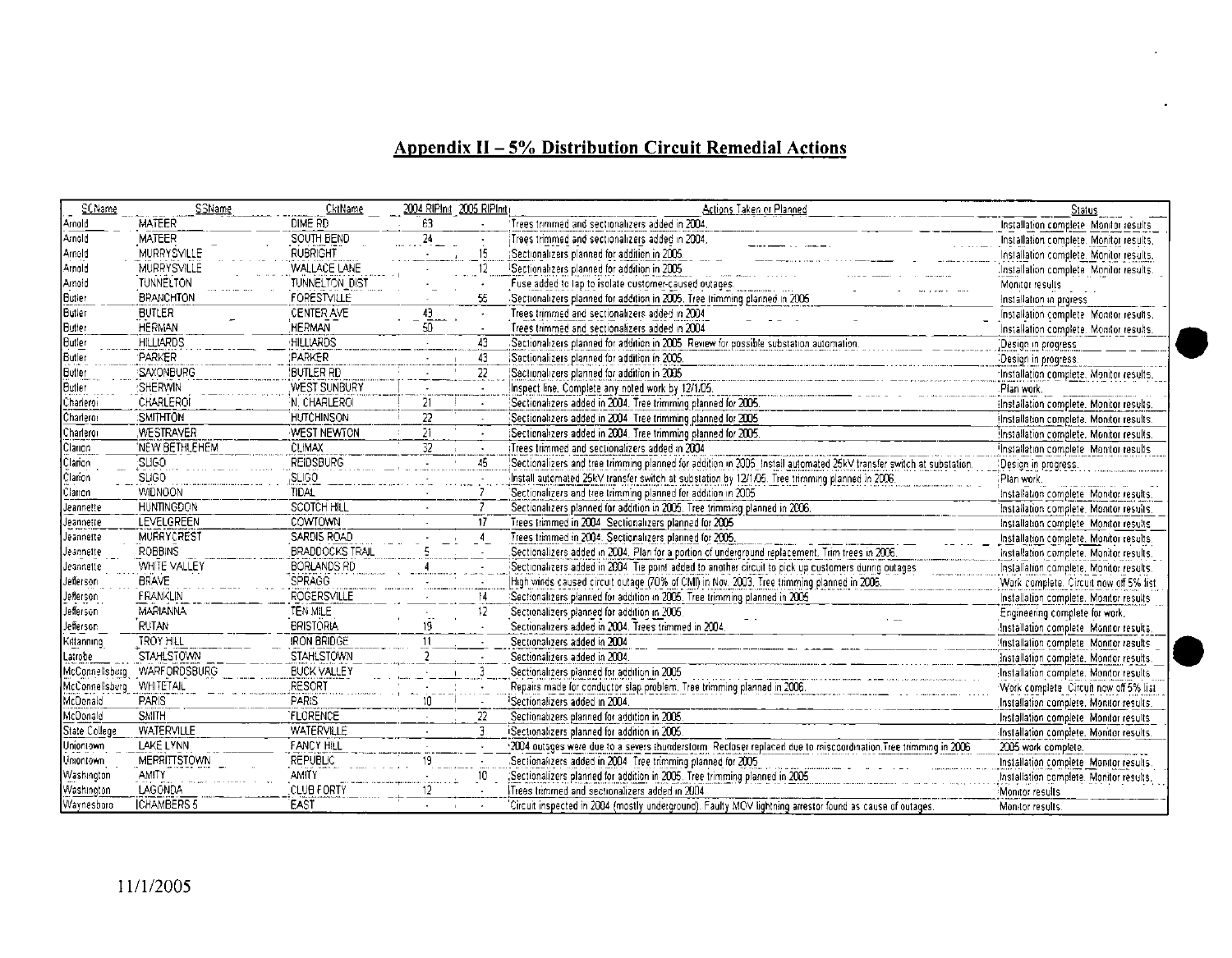## **Appendix HI - Goals Progress**

| 2005 Goals - Pennsylvania - Complete Planned Ensure Reliable Service (ERS) Work |                              |                  |                     |             |  |  |  |  |  |
|---------------------------------------------------------------------------------|------------------------------|------------------|---------------------|-------------|--|--|--|--|--|
| <b>Third Quarter Results</b>                                                    |                              |                  |                     |             |  |  |  |  |  |
| ERS Program/Project                                                             | Unit of Measurement          | Target for 2005  | Actual<br>Completed | % Completed |  |  |  |  |  |
| Transmission Herbicide Application                                              | # Transmission Lines         | 21               | 15                  | 71%         |  |  |  |  |  |
| Transmission Lines Trimming and Clearing                                        | # Transmission Lines         | 36               | 17                  | 47%         |  |  |  |  |  |
| Subtransmission Herbicide Application                                           | # of Subtransmission Lines   | 48               | $\overline{39}$     | 81%         |  |  |  |  |  |
| Subtransmission Line Trimming and Clearing                                      | # of Subtransmission Lines   | $\overline{53}$  | 43                  | 81%         |  |  |  |  |  |
| Distribution Line Trimming, Clearing & Herbicide Applic.                        | # of Distribution Line Miles | 6,604            | 4 672               | 71%         |  |  |  |  |  |
| Major ERS SS Projects                                                           | # Projects                   | 16               |                     | 46%         |  |  |  |  |  |
| Major ERS Lines Projects                                                        | # Projects                   | 4                | 4.0                 | 100%        |  |  |  |  |  |
| Transmission Comprehensive Patrol                                               | # Transmission Lines         | 29               | 29                  | 100%        |  |  |  |  |  |
| <b>Transmission General Patrol</b>                                              | # Transmission Lines         | 120              | 120                 | 100%        |  |  |  |  |  |
| Ground & Footer Inspections                                                     | # Transmission Lines         | 33               | 11                  | 33%         |  |  |  |  |  |
| Pole Inspection                                                                 | # Poles                      | 38               | $\overline{33}$     | 87%         |  |  |  |  |  |
| Pole Replacements                                                               | #Poles                       | 2                |                     | 50%         |  |  |  |  |  |
| Non-Critical Transmission Repairs                                               | # Non-Critical Items         | 18               | 6                   | 33%         |  |  |  |  |  |
| Subtransmission General Patrol                                                  | i# Subtransmission Lines     | 325              | 325                 | 100%        |  |  |  |  |  |
| SS Work (Includes Capital, Planned, & Preventative)                             | Man-Hours                    | 71.740           | 39,106              | 55%         |  |  |  |  |  |
| <b>SS Spraying</b>                                                              | Man-Hours                    | 2,400            | 8,284               | 345%        |  |  |  |  |  |
| Controls Work (Includes Cap., Planned, & Preventative)                          | Man-Hours                    | 5.209            | 2.928               | 56%         |  |  |  |  |  |
| Individual ERS Budget Projects                                                  | Man-Hours                    | 10,920           | 5.565               | 51%         |  |  |  |  |  |
| Small Planning Projects                                                         | Man-Hours                    | 25.274           | 17,205              | 68%         |  |  |  |  |  |
| Pole Inspection                                                                 | # of Circuits                | 70               | 56                  | 80%         |  |  |  |  |  |
| Pole Reinforcement                                                              | # Poles                      | 64               | n                   | 0%          |  |  |  |  |  |
| Danger Poles                                                                    | #Danger Poles                | 84               | 54                  | 64%         |  |  |  |  |  |
| Reject Poles                                                                    | # Reject Poles               | 187              | 148                 | 79%         |  |  |  |  |  |
| AIM Work                                                                        | Points Completed             | 1.232            | 927                 | 75%         |  |  |  |  |  |
| RIP Program                                                                     | Manhours                     | 44,767           | 33,292              | 74%         |  |  |  |  |  |
| <b>UG Equipment Inspections</b>                                                 | # Locations                  | 7.771            | 5.687               | 73%         |  |  |  |  |  |
| Recloser Inspections                                                            | # Reclosers                  | 3,555            | 3.230               | 91%         |  |  |  |  |  |
| Regulator Inspections                                                           | # Regulators                 | $\overline{332}$ | 275                 | 83%         |  |  |  |  |  |
| Capacitors Inspections                                                          | # Capacitors                 | $\overline{283}$ | 1.215               | 95%         |  |  |  |  |  |
| Recloser Replacements                                                           | # Reclosers                  | $\overline{216}$ | 159                 | 74%         |  |  |  |  |  |
| <b>UGD Cable Replacement</b>                                                    | $\sqrt{t}$ Feet              | 89,000           | 71,441              | 80%         |  |  |  |  |  |
| Cable Injection                                                                 | # Feet                       | 19,000           | 10,187              | 54%         |  |  |  |  |  |

 $\mathcal{L}^{\text{max}}$ 

 $\hat{\mathcal{A}}$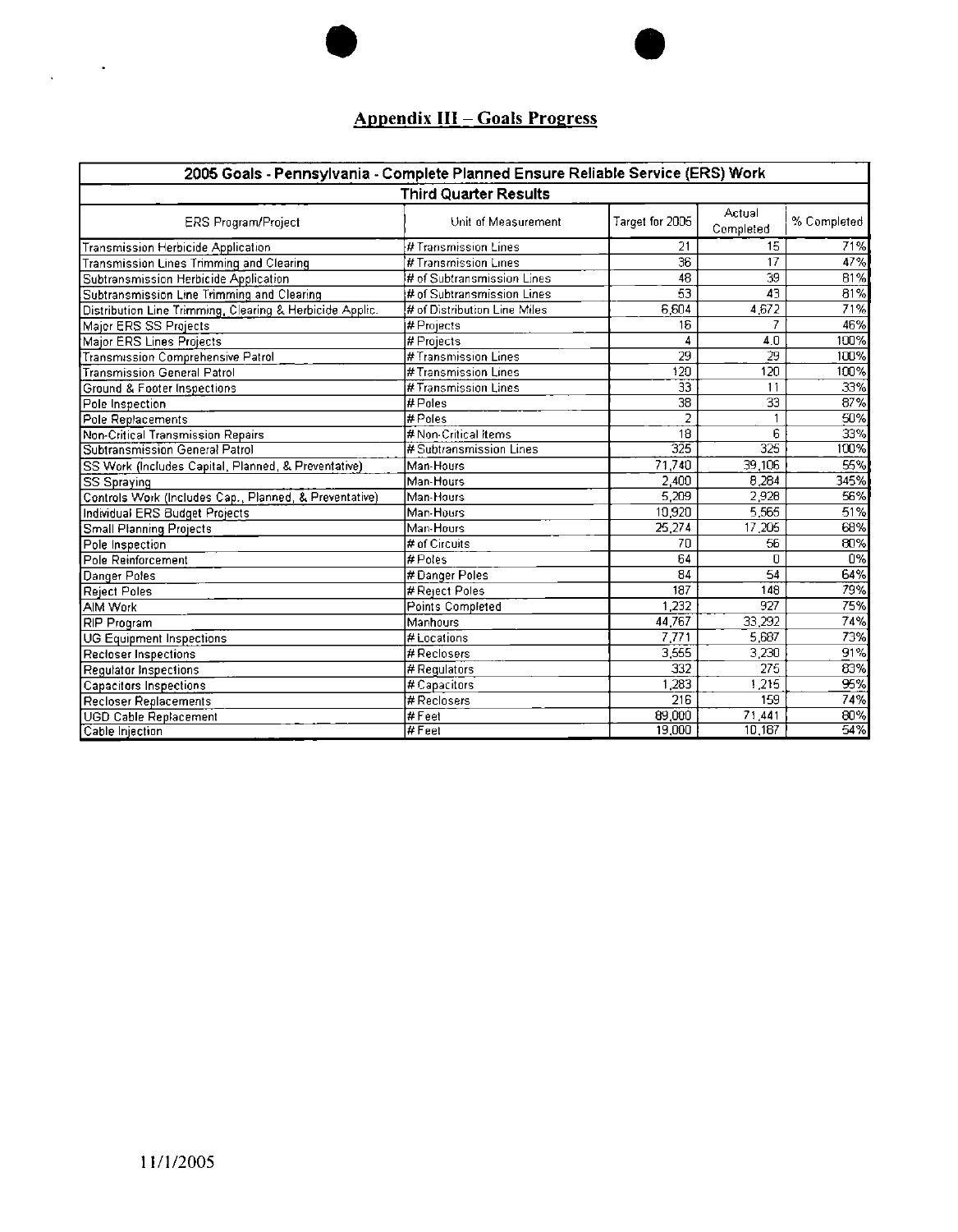## **Appendix IV - Callout Acceptance**

| Allegheny Power                  | 2005            |                         |                                     |                       |                       |               |                |                     |                 |                         |                   |                           |                   |                           |                        |
|----------------------------------|-----------------|-------------------------|-------------------------------------|-----------------------|-----------------------|---------------|----------------|---------------------|-----------------|-------------------------|-------------------|---------------------------|-------------------|---------------------------|------------------------|
| Pennsylvania Local (102)         |                 |                         |                                     | -2                    |                       |               |                | $+1$                |                 | $\omega = \infty$<br>ò. |                   |                           |                   | $\overline{a}$            |                        |
| Linemen                          |                 |                         |                                     |                       |                       |               |                |                     |                 |                         |                   |                           |                   |                           |                        |
|                                  | Jan Feb Mar     |                         | Apr May Jun                         |                       | Jul Aug Sep           |               | Oct Nov Dec    |                     | YTO             |                         |                   |                           |                   |                           |                        |
| Service Center                   | No of Calls     | No.<br>Accepted         | Average                             | No of Calls           | No<br>Accepted        | Average       | No ol Calls    | No<br>Accepted      | Average         | No. of Calls            | No.<br>Accepted   | Average                   | No. of Calls      | No.<br>Accepted           | Average                |
|                                  | <b>MANISCO</b>  | فالمشت                  | للقرائد                             | <b>Maritim</b>        | <b>PACES</b>          | 地中核           | maan           | <b>WARD</b>         | 34,38           |                         |                   | <b>BARA MARINA B</b>      | 强硬的               | <b>MARA</b>               |                        |
| Arnold                           | 705             | 174                     | 25%                                 | 1272                  | 211                   | 17%           | 1656           | 179                 | 11%             | O                       | 0                 |                           | 3633              | 564                       | 16%                    |
| Boyce                            | 286             | 128                     | 45%                                 | 654                   | 191                   | 29%           | 351            | 138                 | 16%             | $\overline{0}$          | $\overline{0}$    |                           | 1791              | 457                       | 2.9%                   |
| <b>Dútler</b>                    | 527             | 223                     | 42%                                 | 920                   | 202                   | 31%           | 957            | 253                 | 26%             | O                       | $\mathbf{0}$      |                           | 2404              | 758                       | 32%                    |
| Charleroi                        | 244             | 103                     | 42%                                 | 649                   | 177                   | 27%           | 1137           | 195                 | 17%             | 0                       | ō.                |                           | 2030              | 475                       | 23%                    |
| Clarion                          | 73              | 32                      | 44%                                 | 114                   | 42                    | 37%           | 130            | 45                  | ЖX.             | 0                       | o                 |                           | 317               | 119                       | 38%                    |
| Jeannette                        | 1067            | 161                     | 15%                                 | 1570                  | 196                   | 12%           | 2030           | 198                 | 10%             | 0                       | 0                 |                           | 4667              | 555                       | 12%                    |
| Jefferson                        | 325             | 83                      | 26%                                 | 461                   | 118                   | 26%           | 448            | $\overline{82}$     | 18%             | 0                       | Ω                 |                           | 1234              | 283                       | 23%                    |
| Kittanning                       | 109             | 60                      | 55%                                 | 169                   | 71                    | 42%           | 268            | 89                  | 33%             | n.                      | 0                 |                           | 546               | 220                       | 40%                    |
| Latrobe                          | 298             | 125                     | 42%                                 | $\overline{511}$      | 172                   | 34%           | 1011           | 185                 | 18%             | O.                      | n                 |                           | 1820              | 482                       | 25%                    |
| McCannellsburg                   | 129             | 72                      | 56%                                 | 124                   | 72                    | 58%           | 157            | 83                  | 5.1%            | O                       | n                 |                           | 410               | 227                       | 55%                    |
| <b>McDonald</b>                  | 111             | $\overline{\mathbf{z}}$ | 18%                                 | 370                   | 82                    | 22%           | 348            | 43                  | 12%             | o                       | $\mathbf{D}$      |                           | 829               | 145                       | 17%                    |
| <b>Pleasant Valley</b>           | 289             | 119                     | 41%                                 | 352                   | 129                   | 37%           | 637            | 129                 | 20%             | 0                       | n                 |                           | 1276              | 376                       | 29%                    |
| St Mary's                        | 138             | 85                      | 62%                                 | 267                   | 144                   | 54%           | 281            | 132                 | 47%             | o                       | 0                 |                           | 686               | 361                       | 53%                    |
| <b>State College</b>             | 472             | 153                     | 32%                                 | 782                   | 224                   | 29%           | 689            | 182                 | 26%             | u                       | ò                 |                           | 1943              | 559                       | 29%                    |
| . Uniontown                      | 506             | 151                     | 30%                                 | 431                   | 148                   | 34%           | 770            | $\frac{1}{162}$     | 21%             | 0                       | ۵                 |                           | 1707              | 461                       | 27%                    |
| Washington                       | 460             | 115                     | 25%                                 | 854                   | 163                   | 20%           | 1021           | 126                 | 12%             | 0                       | 0                 |                           | 2335              | 409                       | 18%                    |
| Waynesboro                       | 415             | 114                     | 27%                                 | 872                   | 178                   | 20%           | 1242           | 182                 | 15%             | n                       | O                 |                           | 2529              | 474                       | 19%                    |
|                                  |                 |                         |                                     |                       |                       |               |                |                     |                 |                         |                   |                           |                   |                           |                        |
| Total AP Average                 | 6154            | 1918                    | 31%                                 | 10372                 | 2605                  | 25%           | 13633          | 2402                | 18%             | Ū.                      | 0                 |                           | 30159             | 6925                      | 23%                    |
|                                  |                 |                         |                                     |                       |                       |               |                |                     |                 |                         |                   |                           |                   |                           |                        |
| $3.3\%$<br>幸福さ<br>sin de         |                 |                         | $n\delta\delta a$ $\delta$ $\delta$ |                       |                       |               |                |                     |                 |                         |                   |                           |                   |                           | 4. JY<br>$\Delta \phi$ |
| Electricians                     |                 |                         |                                     |                       |                       |               |                |                     |                 |                         |                   |                           |                   |                           |                        |
|                                  |                 | Jan Feb Mar<br>N٢       |                                     |                       | Apr May Jun<br>No     |               |                | Jul Aug, Sep<br>No. |                 |                         | Oct Nov Dec<br>N. |                           |                   | <b>YTD</b><br>$N_{\rm C}$ |                        |
| <b>Service Center</b>            | No. of Calls    | Accented                | Average                             | No. of Calls          | Accepted              | Average       | Vo of Calls    | Accepted            | Average         | No. of Calls            | Accepted          | Average                   | No. of Calls      | Accepted                  | Average                |
|                                  | <b>TANA</b>     | $-122$                  | u Ch                                | <b>Signal</b>         | 清风道                   | <b>TIME A</b> | 中国語            | 415, 275            | <b>MIRTH JA</b> | <b>美国文化</b>             |                   | <b>Comme American Car</b> | <b>ASSESSMENT</b> | 39 M                      | Silippin S             |
| Arnold                           | 40              | 25                      | 63%                                 | 89                    | 43                    | 48%           | 68             | 48                  | 71%             | 0                       | ū                 |                           | 197               | 116                       | 59%                    |
| <b>Boyce</b>                     | 8               | 7                       | 88%                                 | 10                    | $\overline{10}$       | 100%          | 19             | 14                  | 74%             | 0                       | 0                 |                           | 37                | 31                        | 84%                    |
| <b>Butler</b>                    | 24              | 14                      | 58%                                 | -55                   | 33                    | 60%           | 62             | 27                  | 44%             | Ō                       | ō                 |                           | 141               | 74                        | 52%                    |
| Charleroi                        | $\overline{20}$ | 12                      | 60%                                 | 43                    | $\overline{21}$       | 49%           | 61             | 24                  | 39%             | ō                       | n                 |                           | 124               | 57                        | 45%                    |
| Jeannette                        | 17              | 4                       | 24%                                 | 53                    | $12 \,$               | 23%           | 79             | 17                  | 22%             | 0                       | 0                 |                           | 149               | 33                        | 22%                    |
| Jefferson                        | 45              | 19                      | 42%                                 | 34                    | 12                    | 35%           | 60             | 17                  | 20%             | 0                       | 0                 |                           | 139               | 48                        | 35%                    |
| Kittanning<br>Latrobe            | 7<br>20         | 7<br>7                  | 100%                                | 14<br>50              | 9                     | 64%           | 27             | žö                  | 74%             | ñ                       | O                 |                           | 48                | 36                        | 75%                    |
| Pleasant Valley                  |                 |                         | 35%                                 | 54                    | 16<br>$\overline{16}$ | 32%<br>30%    | 82<br>64       | 16                  | 20%<br>19%      | 0<br>Ő                  | O                 |                           | 152               | 39<br>ЭĠ                  | 26%                    |
| St.Mary's                        | 39<br>13        | $\frac{6}{6}$           | 21%<br>46%                          | 22                    | 17                    | 77%           | 19             | 12<br>11            | 53%             | 0                       | o<br>Û            |                           | $-57$<br>54       | 34                        | 23%<br>63%             |
| <b>State College</b>             | ö               | 0                       |                                     | 13                    | 5.                    | 38%           | $\overline{2}$ | 7                   | 32%             | o                       | 0                 |                           | 35                | 12                        | 34%                    |
| Washington                       | 16              | 3                       | 19%                                 | $\tilde{\mathcal{U}}$ | 8                     | 30%           | 29             | 10                  | 34%             | o                       | Đ                 |                           | 72                | 21                        | 29%                    |
| Waynesboro                       | 28              | 13                      | 46%                                 | 71                    | 24                    | 34%           | 72             | 15                  | 21%             | 0                       | Ō.                |                           | 171               | 52                        | 30%                    |
|                                  |                 |                         |                                     |                       |                       |               |                |                     |                 |                         |                   |                           |                   |                           |                        |
| <b>Total AP Average</b>          | 277             | 125                     | 45%                                 | 535                   | 226                   | 42%           | 664            | 238                 | 36%             | $\Omega$                | O.                |                           | 1476              | 589                       | 40%                    |
|                                  |                 |                         |                                     |                       |                       |               |                |                     |                 |                         |                   |                           |                   |                           |                        |
|                                  |                 |                         |                                     |                       |                       |               |                |                     |                 |                         |                   |                           |                   |                           |                        |
| <b>Total Combined AP Average</b> | 6431            | 2043                    | 32%                                 | 10907                 | 2831                  | 26%           | 14297          | 2640                | 18%             | O                       | 0                 |                           | 31635             | 7514                      | 24%                    |

 $\ddot{\phantom{1}}$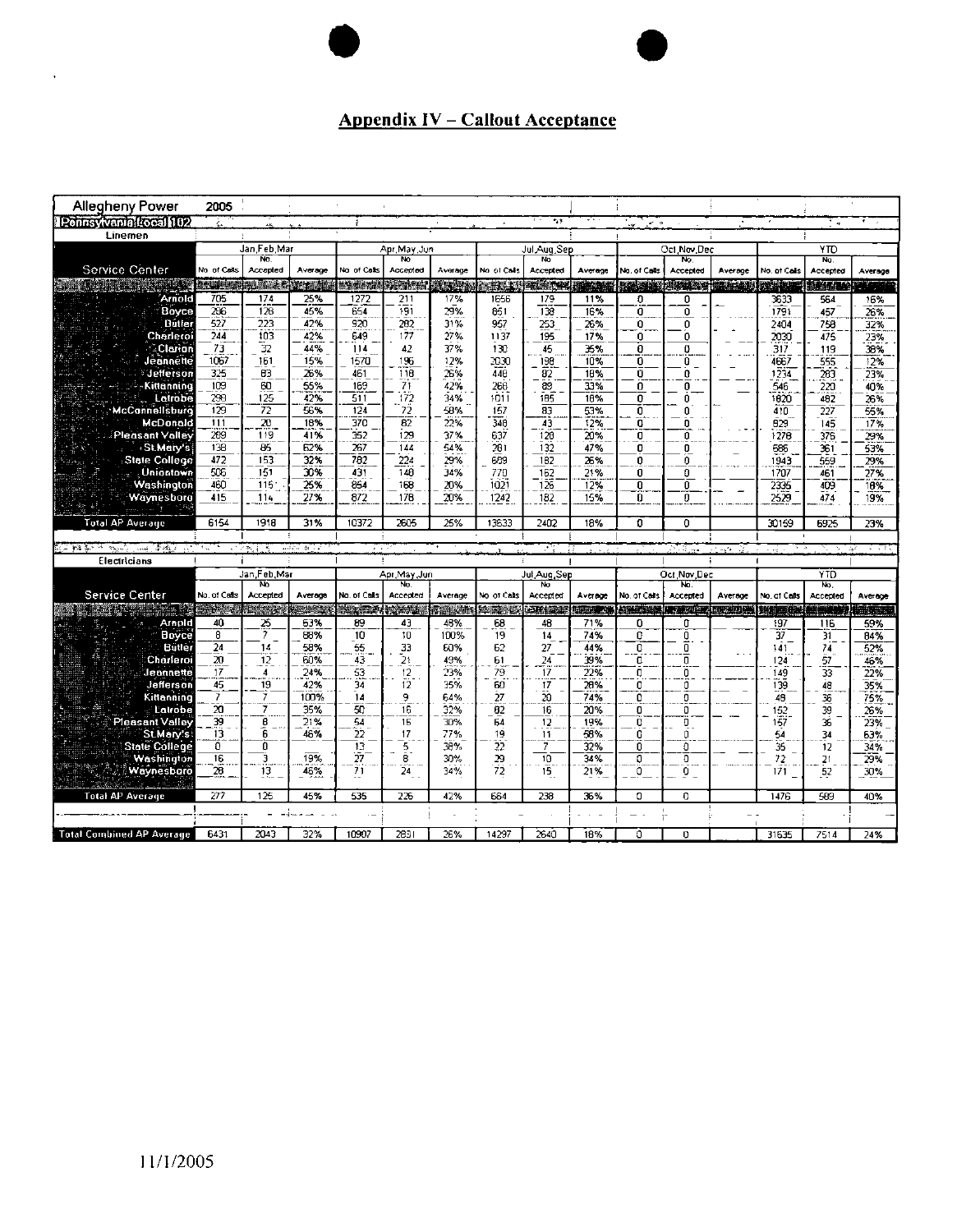#### **Appendix <sup>V</sup> - Sample DCII Calculation**

AP calculates the DCII to provide a single index for ranking circuits. The DCII compares the SAIFI, SA1DI, CAIDI and ASA1 for each circuit to the 5-year system averages of each index and combines them into <sup>a</sup> single index. An example ofthis calculation is shown below:

| <b>System Average</b> | <b>Sample Circuit</b> |  |  |  |
|-----------------------|-----------------------|--|--|--|
|                       | Index                 |  |  |  |
| 0.66                  | 2.32                  |  |  |  |
| 181.95                | 258.8                 |  |  |  |
| 275.71                | 176.23                |  |  |  |
| 0.999654              | 0.999769              |  |  |  |
|                       |                       |  |  |  |

1) The SAIFI, SAIDI and CAIDI are compared to the system average indexes.

| Actual SAIFI / System Average SAIFI | $= 2.32 / 0.66$       |                           | $= 3.52$ |
|-------------------------------------|-----------------------|---------------------------|----------|
| Actual SAIDI / System Average SAIDI | $= 258.8 / 181.95$    | $\mathbf{r} = \mathbf{r}$ | 1.42     |
| Actual CAIDI / System Average CAIDI | $= 176.23 / 275.71 =$ |                           | -0.64    |

**2**) To permit the average to equal 70 percent this ratio is then inversely proportioned:

 $SF = 1 - (0.3 \times (Actual SAlFI / Average SAlFI)) = 1 - (0.3 * 3.52) = -0.0560$  $SD = 1 - (0.3 \times (Actual SAIDI / Average SAIDI)) = 1 - (0.3 * 1.42) = 0.5740$  $CD = 1 - (0.3 \times (Actual CAIDI / Average CAIDI)) = 1 - (0.3 * 0.64) = 0.8080$ 

3) The sum of the values is then divided by 3 to assign each index an equal weight in the calculation.

 $(SF + SD + CD)$  / 3 = (-0.0560 + 0.5740 + 0.8080) / 3 = 0.4420

4) The Actual ASAI is then multiplied directly to this value to get the interruption factor which when multiplied by 100 provides the DCII.

 $((SF + SD + CD) / 3)$  \* ASAI x 100 = DCII = 0.4420 \* 0.999769 \*100 = 44.19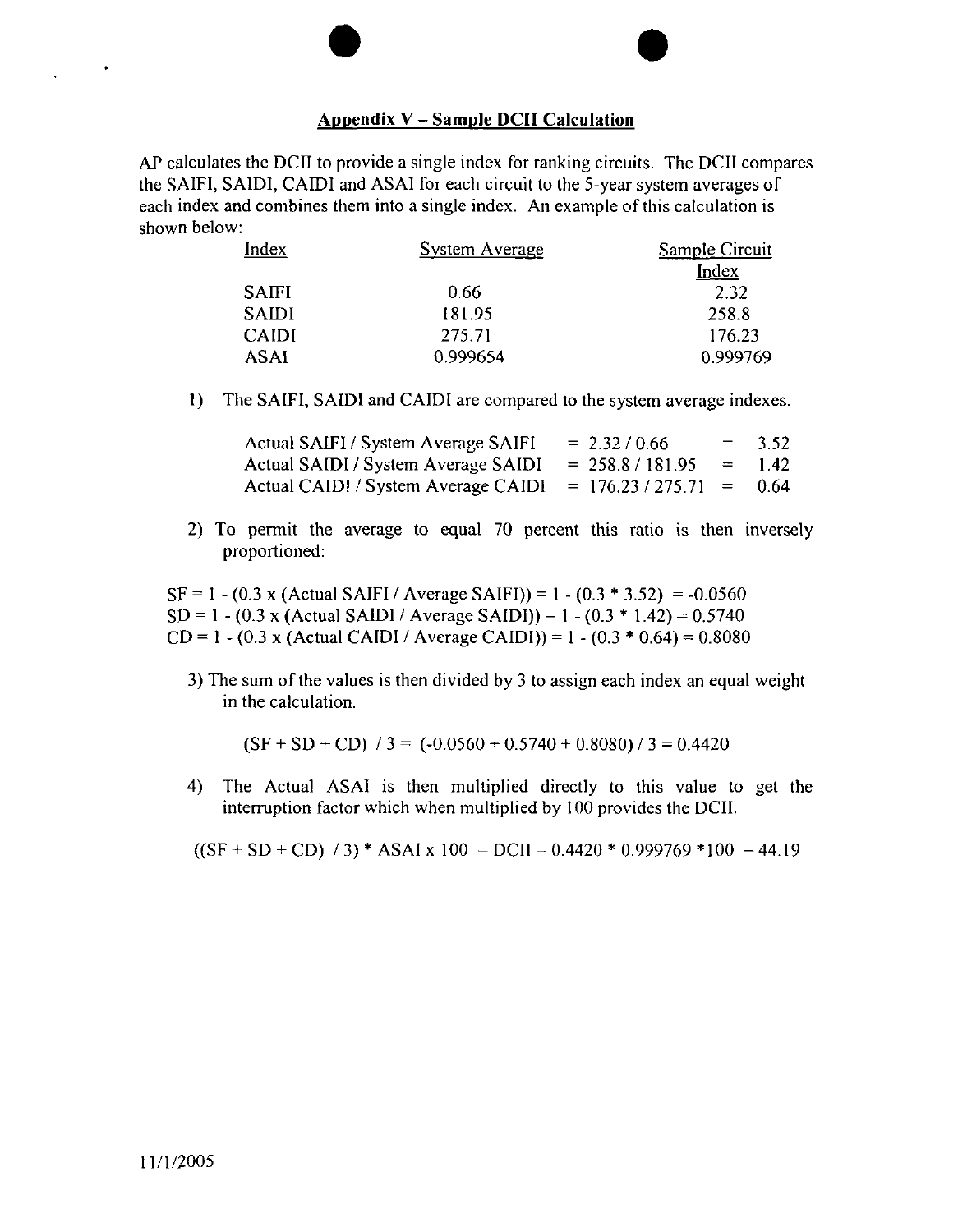### **Appendix VI - Major Event Descriptions**

Commission reports for the following major events are presented on the pages following this appendix:

i. There were no Major Events in the third quarter.

 $\bullet$ 

 $\mathcal{L}^{\mathcal{L}}$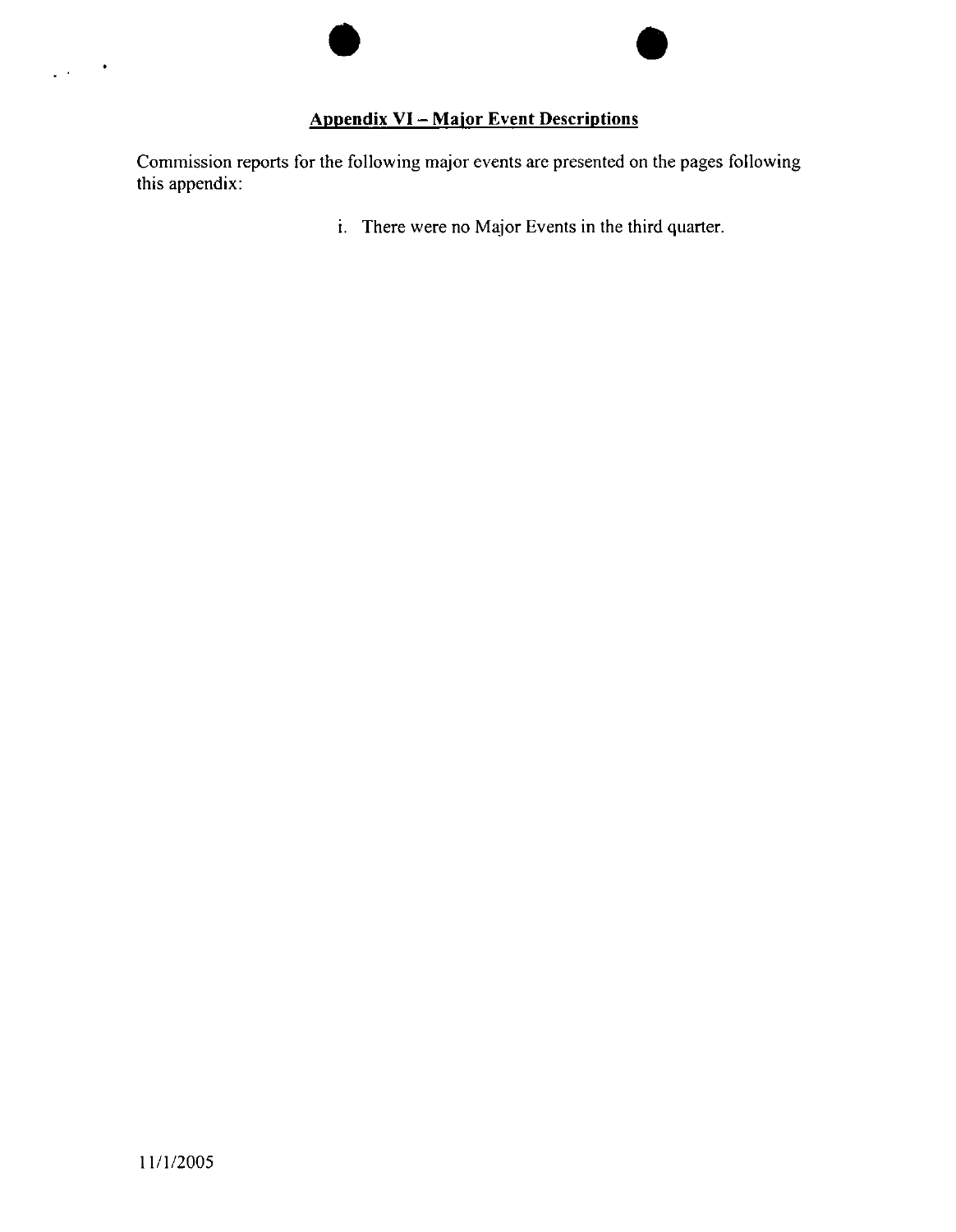Re: Allegheny Power Third Quarter 2005 Reliability Report

#### **CERTIFICATE OF SERVICE**

I certify that this 1st day of November 2005,1 have served a true and correct

copy of the Quarterly Reliability Report of Allegheny Power, by first-class mail, postage

prepaid, upon the following:

#### **VTA FIRST-CLASS MAIL**

**RECEIVED** 

PA PUBLIC UTILITY COMMISSION

Office of Consumer Advocate 555 Walnut Street Forum Place,  $5<sup>th</sup>$  Floor Harrisburg, PA 17101-1921

Office of Small Business Advocate Suite 1102, 300 North 2<sup>nd</sup> Street Harrisburg, PA 17101

John L. Munech

Attorney for ALLEGHENY POWER

 $\epsilon_{\rm{max}}$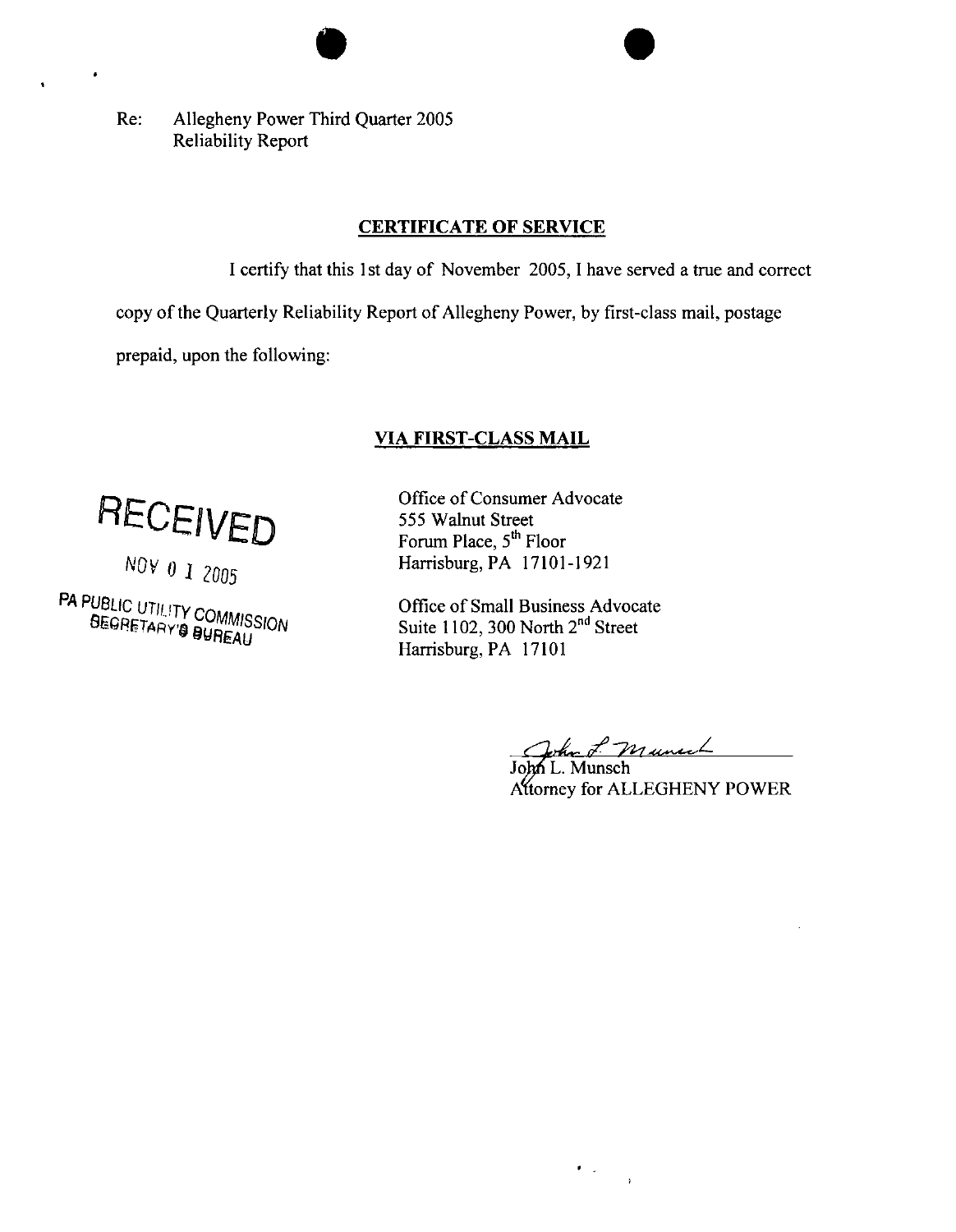

FOLDER

Paul E. Associate General Counsel

**FEDERAL EXPRESS**

November 2, 2005

 $\epsilon$  .

James J. McNulty, Esquire NOW 2 2005 Pennsylvania Public Utility Commission ...... Commonwealth Keystone Building **Commonwealth Keystone Building FA PUBLIC UTILITY COMMISSION**<br>400 North Street **minimum** SECRETARY'S BUREAU Harrisburg, Pennsylvania 17120

PPL Two North Ninth Street Allentown, PA 18101-1179 Tel. 610.774.4254 Fax 610.774.6726 perussell @ pplweb.com

# **RECEIVED**

 $\overline{\bigcap}$ 

**Re: PPL Electric Utilities Corporation Quarterly Reliability Report for the Period Ended June 30, 2005 Docket No. L-00030161**

Dear Mr. McNulty:

Enclosed for filing on behalf of PPL Electric Utilities Corporation ("PPL Electric") are an original and five (5) copies of revised page 31 to PPL Electric's Quarterly Reliability Report for the Period Ended June 30, 2005. This revised page 31 is being filed to correct a calculational error which produced understated results for Item 11 of PPL Electric's second quarter reliability report.

Pursuant to 52 Pa. Code § 1.11, the enclosed document is to be deemed filed on November 3, 2005, which is the date it was deposited with an overnight express delivery service as shown on the delivery receipt attached to the mailing envelope.

In addition, please date and time-stamp the enclosed extra copy of this letter and return it to me in the envelope provided.

If you have any questions regarding this document, please call me or Joseph M. Kleha, PPL Electric's Manager-Regulatory Projects at (610) 774-4486.

Very truly yours,

Paul E. Russell



**Enclosures** 

cc: Elizabeth H. Barnes, Esquire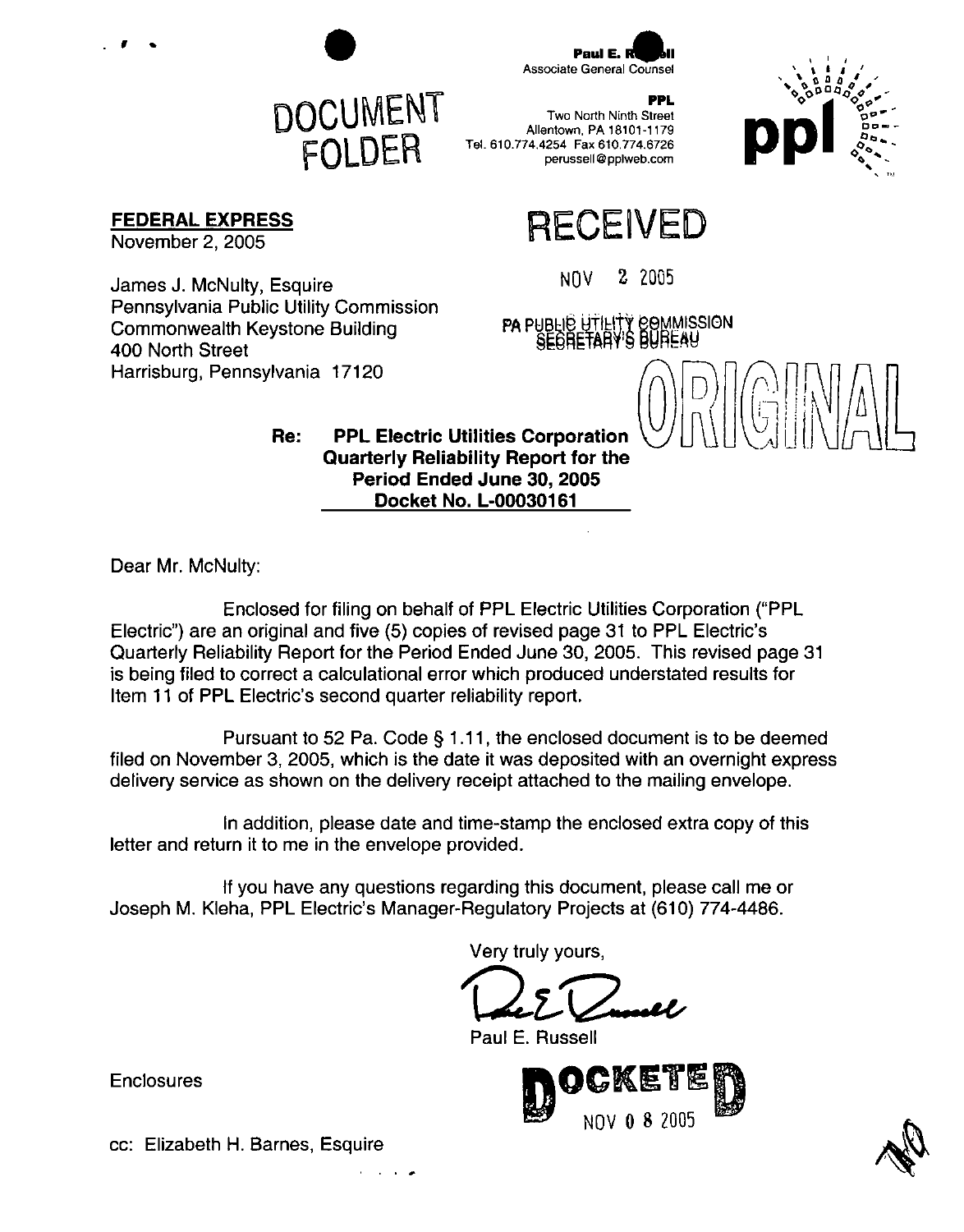#### *(11) Monthly call-out acceptance ratefortransmission and distribution maintenance workers presented in terms ofboth the percentage ofaccepted call-outs and the amount oftime it takes the EDC to obtain the necessary personnel. A briefdescription ofthe EDC's call-out procedure should be included where appropriate.*

 $\sim 100$  m

The following table shows the average response rate for transmission and distribution personnel currently included in PPL Electric's measured callout response program.

| April                  | 44%        |
|------------------------|------------|
| May                    | 45%        |
| June.                  | 47%        |
| <b>Quarter Average</b> | <b>46%</b> |
| <b>YTD</b> Average     | 44%        |

PPL Electric currently does not have a process to track and measure the amount of time it takes to obtain necessary personnel.

PPL Electric's call-out procedure is defined by bargaining unit agreements. Under the agreements, PPL Electric uses a computer-based callout roster to determine the order in which personnel are called to respond to after-hour emergencies in a given geographic area. Personnel are called sequentially. When sufficient personnel cannot be secured from the rosters for that geographic area, rosters from adjacent areas are utilized. There is no electronic link from one roster to another that enables calculation of when the original needed crew size is achieved. PPL Electric can track when personnel were called to provide assistance; and which personnel accepted or refused, but PPL Electric currently does not have an automated method to calculate elapsed time per callout.

PPL Electric has completed the installation of a new callout system during the second quarter of 2005. PPL Electric plans to develop the necessary reporting capability using the new system and the recently approved industry definitions by the end of 2005.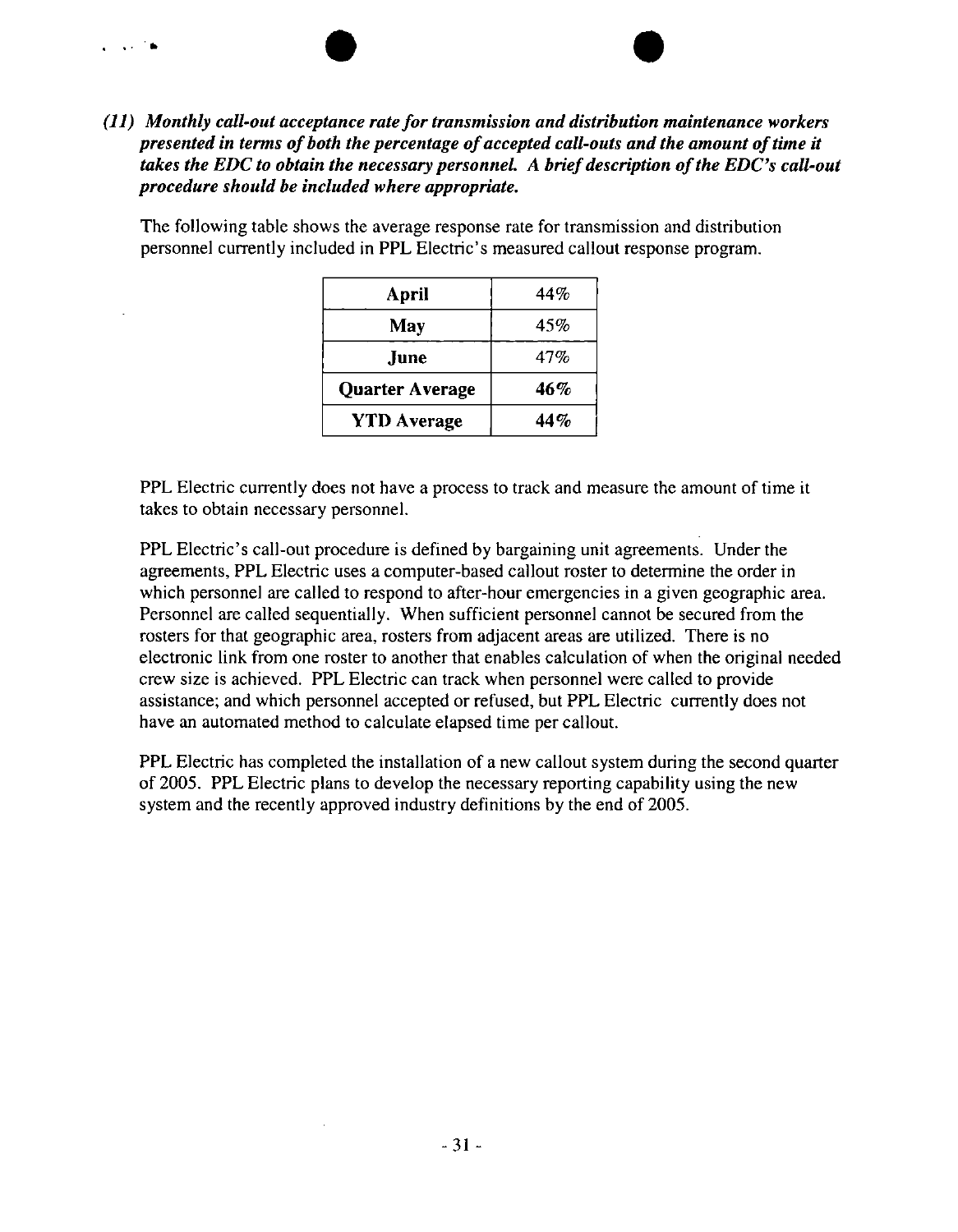$\bullet$   $\qquad$   $\qquad$   $\qquad$   $\qquad$   $\qquad$   $\qquad$   $\qquad$   $\qquad$   $\qquad$   $\qquad$   $\qquad$   $\qquad$   $\qquad$   $\qquad$   $\qquad$   $\qquad$   $\qquad$   $\qquad$   $\qquad$   $\qquad$   $\qquad$   $\qquad$   $\qquad$   $\qquad$   $\qquad$   $\qquad$   $\qquad$   $\qquad$   $\qquad$   $\qquad$   $\qquad$   $\qquad$   $\qquad$   $\qquad$   $\qquad$   $\qquad$  **LEGAL SERVICE** 



800 Cabin Hill Drive Greensburg, PA 15601-1689 Phone:  $(724)837-3000$ FAX: (724) 838-6464 Writer's Direct Dial No. (724) 838-6210 E-mail: jmunsch@alleghenyenergy.com

November 8, 2005

# VIA FEDERAL EXPRESS RECEIVED

James J. McNulty, Secretary  $N()V = 8,2005$ Pennsylvania Public Utility Commission **Commonwealth Keystone Building PA PUBLIC UTILITY COMMISSION** 400 North Street Secretary's BECRETARY's BURGAU Harrisburg, PA 17120

#### Re: Addendum No. <sup>1</sup> to Third Quarter 2005 Reliability Report

 $L = 00030101$ 

Dear Secretary McNulty:

The Third Quarter 2005 Reliability Report filed by Allegheny Power on November 1, 2005, noted that Addendum No. <sup>1</sup> was to be filed at a later date. Attached are an original and three copies of Addendum No. <sup>1</sup> for filing with the Third Quarter 2005 Report.

Very truly yours,

/John L. Munsch  $\sqrt{\frac{S_{\text{enior}}}{S_{\text{enior}}}}$  Attorney

cc: Thomas Sheets-PA PUC- Bureau of Audits





tJ:YShared\hbach\JLMULM\Quarterly Reliability Reports\Addenduni ! to 3rd quarter 2005r.doc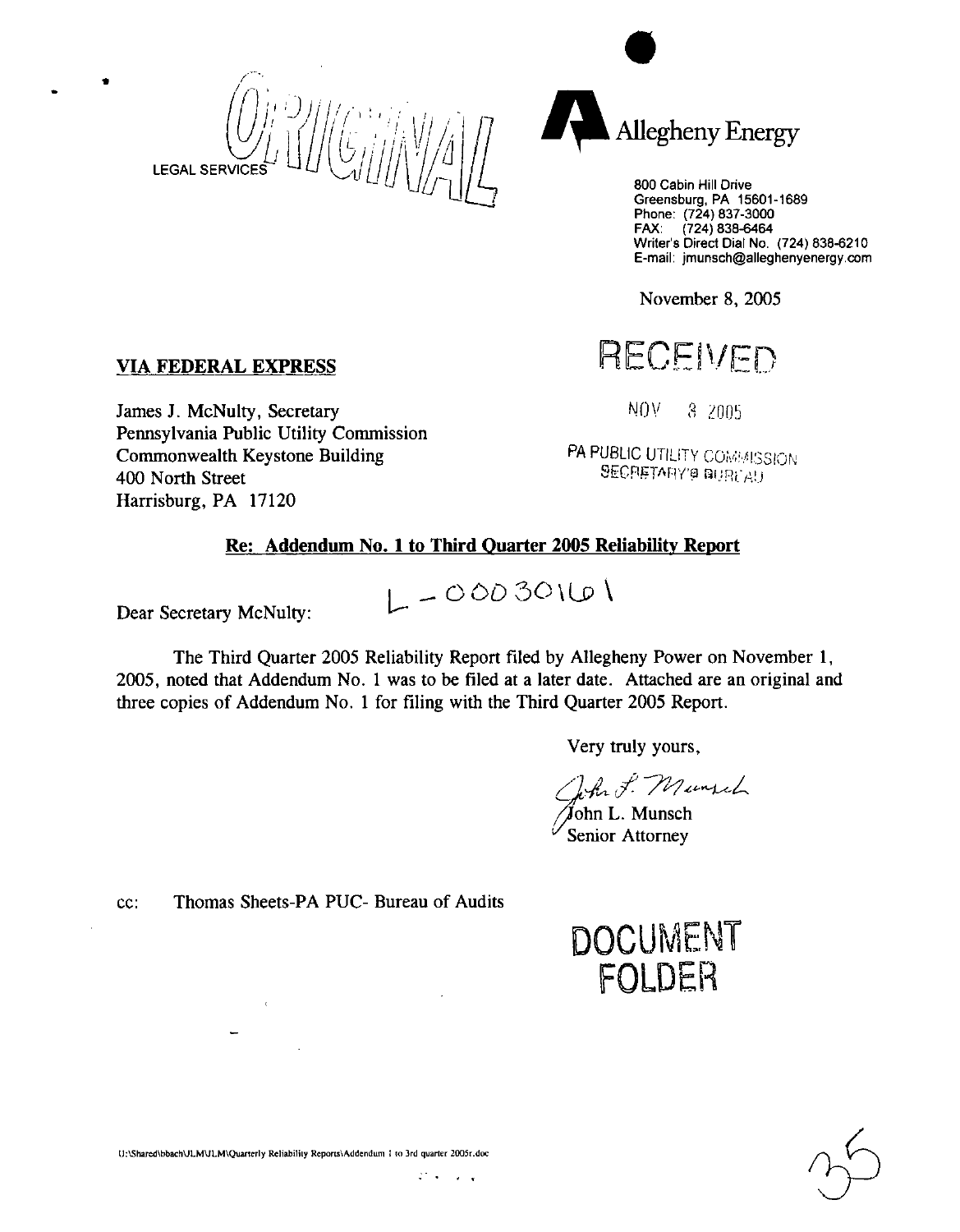

NOV 8 2005

## **Allegheny Power Quarterly Report for Third Quarter 2005 Addendum No. <sup>1</sup> <sup>p</sup>**

PA PUBLIC UTILITY COMMISSION SECRETARY'S BUREAU

This addendum to Allegheny Power's third quarter report is being submitted to include the response for time to obtain necessary personnel. This response was omitted in the original report because of commitments to restore service in Pennsylvania from heavy, wet snow that fell on trees with significant foliage remaining.

*§57.195 (e) (11) Monthly call-out acceptance ratefortransmission and distribution maintenance workers PRESENTED IN TERMS OFBOTH THE PERCENTAGE OF ACCEPTED CALL-OUTS AND THE AMOUNT OF TIME IT TAKES THE EDC TO OBTAIN THE NECESSARY PERSONNEL A BRIEFDESCRIPTION OF THE EDC'S CALL-OUTPROCEDURE SHOULD BE INCLUDED WHENAPPROPRIATE.*

a. Attached as Appendix IV is a report indicating call out acceptance for the each service center in AP Pennsylvania service territory. The monthly call-out acceptance rate does not include statistics for crewmembers who are assigned ready-response duties, where applicable.

(Note: submitted previously)

b. The average response time per worker per list called was 10.4 minutes in the third quarter. This number represents the elapsed time per callout list divided by the number of people that accepted. If the callout list was run and no one accepted, the elapsed time per worker equals the actual callout list elapsed time. This time includes ready response, which has an elapsed time of 0 minutes. The data is only for linemen and electrician callouts.